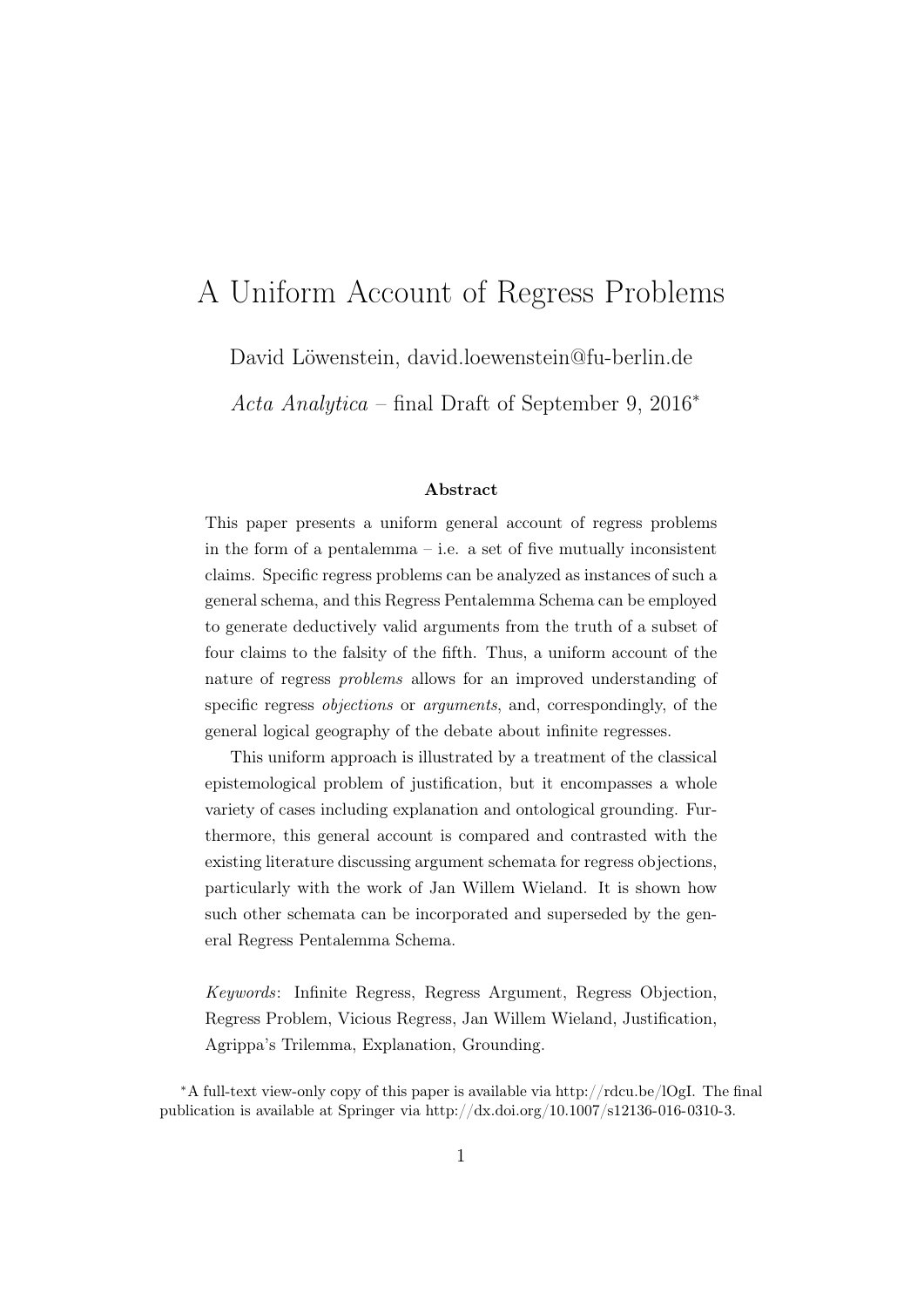## Introduction

Regress problems are common phenomena in philosophical debates on practically all topics. But what exactly is a regress problem?

Many regress problems are employed to formulate an objection against an opposing view. However, such regress objections are typically presented informally, and even when they are explicitly reconstructed as arguments, it is typically unclear which inference rules allow for deriving the conclusion. This is surprising since such regress objections are often regarded as particularly good arguments, and as arguments characteristic of a style of philosophy which prides itself for its clarity and explicitness. Further, to say that regress objections are typically regarded as good arguments is not to say that there is no disagreement about them. But it is not always clear what exactly such disagreement is a disagreement about. Are regress objections dismissed entirely or only in a particular case? How do vicious regresses differ from benign ones? These considerations show how important it is to investigate the exact structure of regress objections and the underlying regress problems.

The goal of this paper is to answer these questions. I propose a uniform analysis of regress problems, an account which sheds light on the way these may be employed to formulate specific regress objections. The uniform account of regress problems I shall propose is intended as an example of what is sometimes called 'logical geography'. That is, I offer a proposal to illuminate and structure debates involving regress problems in such a way that all proponents can agree on the nature of the problem in question, clearly identify the theses about which they disagree, and sometimes become aware of further assumptions which have so far been left implicit, but which they may want to discuss, as well. Thus, the aim is not to decide the matter of some specific regress problem, but to establish or improve a shared understanding of this problem which then allows for a clearer and more fruitful debate about all possible answers.

I shall begin straight away with the proposal I have in mind, and with a discussion of how this proposal can be employed to engage in just this sort of logical geography. While this will occupy section [1,](#page-2-0) the rest of the paper,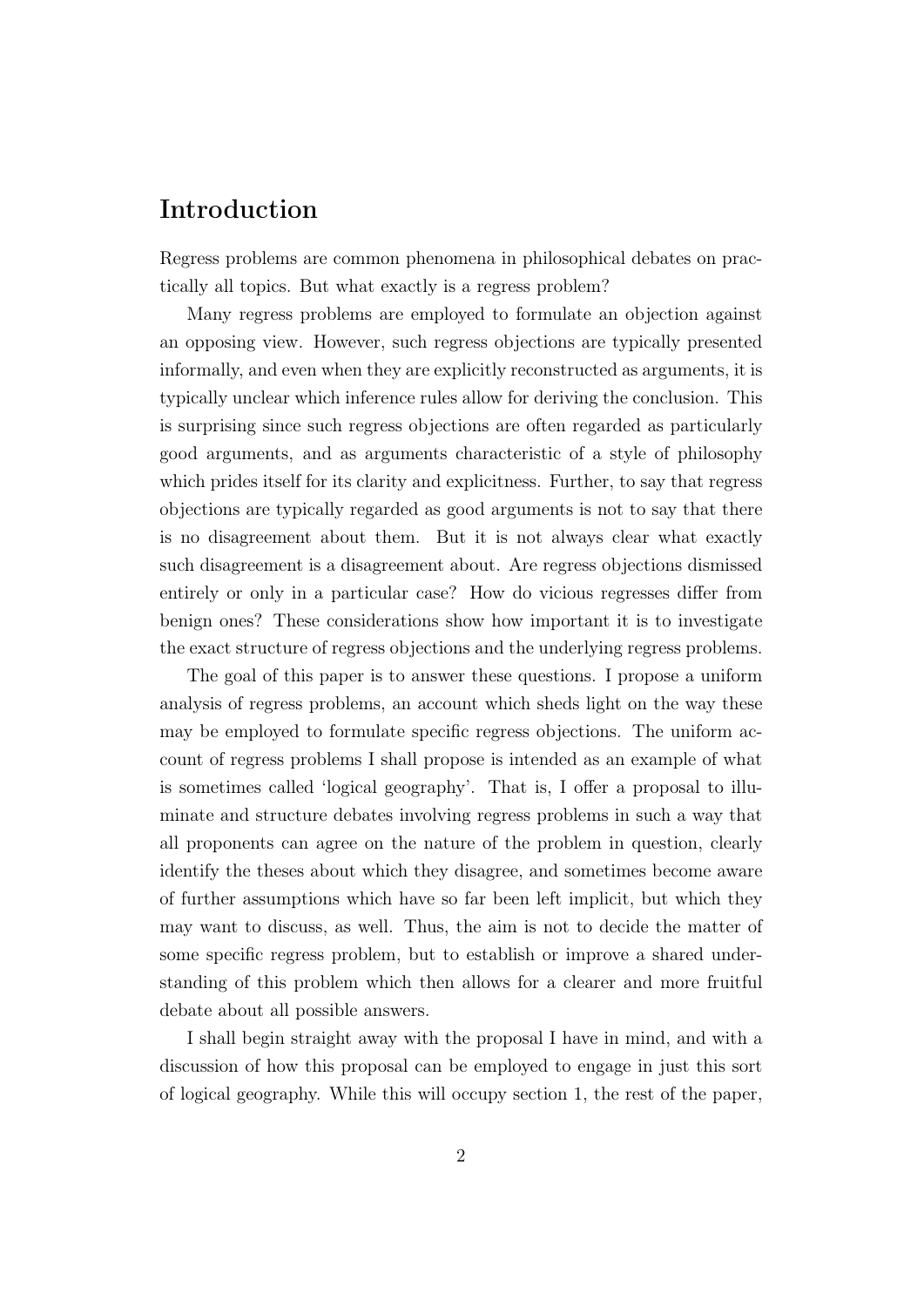sections [2](#page-11-0) and [3,](#page-22-0) will then go on to present and discuss the existing literature on regress problems and regress objections. As I shall argue, the uniform account presented here can incorporate previous schemata and supersede them in a number of respects.

### <span id="page-2-0"></span>1 Regress Problems as Pentalemmata

The uniform account of regress problems I would like to propose has the form of a pentalemma – i.e. a set of five claims which cannot all be true. Each subset of four of these claims is consistent, but it also logically entails the negation of the fifth. Thus, the regress problem can be translated into the problem what speaks against and what speaks in favour of these five claims, given the knowledge that at least one of them must be false.<sup>[1](#page-0-0)</sup>

To illustrate this account, I will begin in section [1.1](#page-2-1) with an example, the classic epistemological problem of justification. On this basis, I shall go on to provide a general statement of the account of regress problems as pentalemmata in section [1.2.](#page-5-0) Finally, section [1.3](#page-8-0) will show how this proposal is able to structure and illuminate the debate about the problem of justification.

#### <span id="page-2-1"></span>1.1 The Pentalemma of Justification

I propose to understand the regress of justification problem as the pentalemma presented in table [1 on the following page.](#page-3-0) In such statements, I use labels for all five claims in order to facilitate the discussion about these elements of the problem. Let me briefly walk through them.

First, Phenomenon names the kind of thing which is under discussion – the very existence of justified beliefs. Then, Ground explains how these would have to be explained, grounded or otherwise accounted for – namely in terms of reasons which support them.

<sup>&</sup>lt;sup>1</sup> This way of setting up philosophical problems or puzzles as inconsistent sets of claims is not new, of course. One explicit proponent of this methodology is Nicholas Rescher (cf. e.g. [Rescher 1987\)](#page-31-0). But even if many, or all, philosophical problems can be set up in this way, this does not mean that the distinctiveness of regress problems is lost. Instead, what makes a problem a regress problem are the specific forms of the five claims.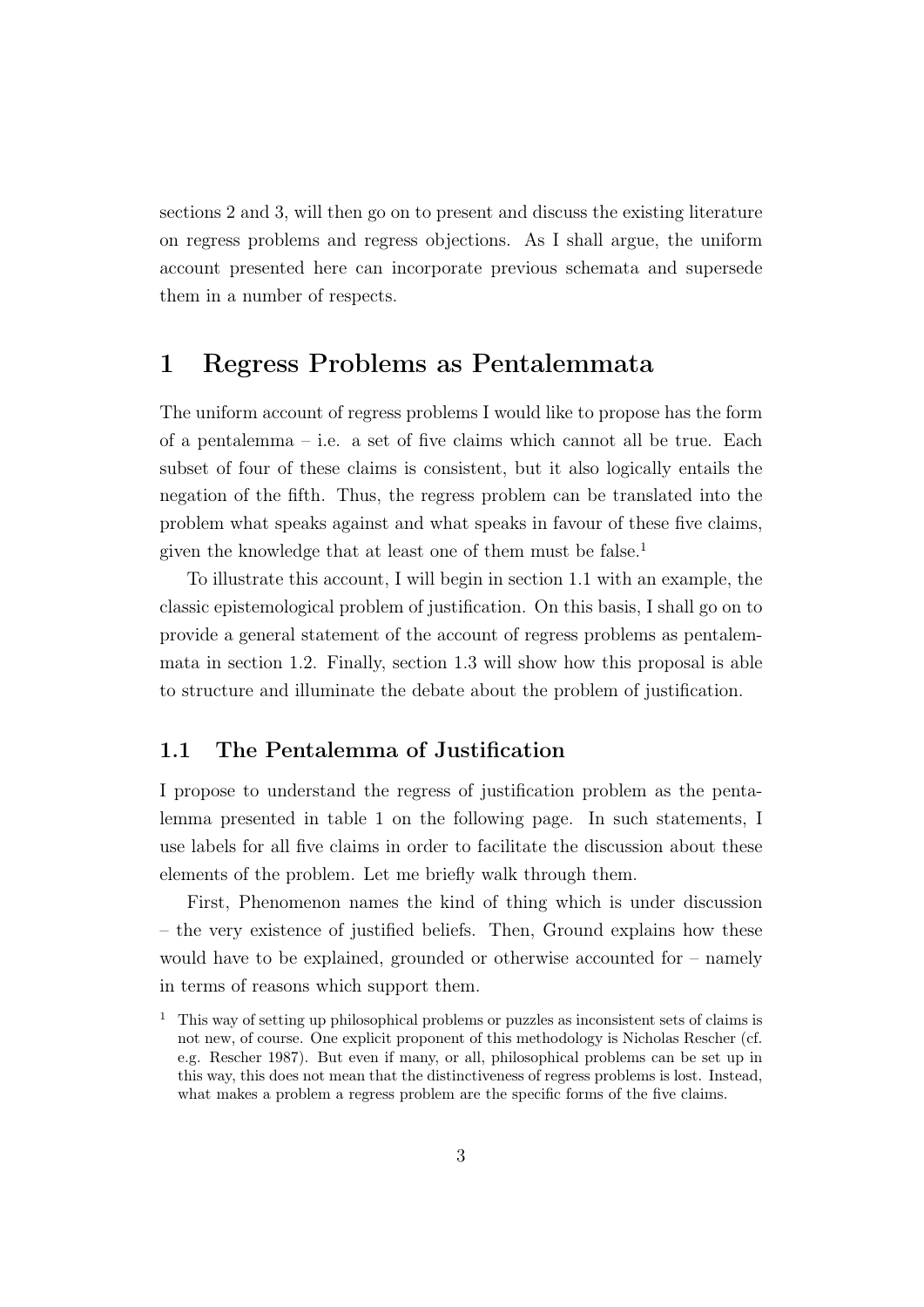#### <span id="page-3-0"></span>Table 1: The Pentalemma of Justification

Phenomenon There are justified beliefs.

- Ground Every justified belief is a justified belief in virtue of some supporting reason which is distinct from it.
- Recurrence Every supporting reason is a justified belief.
- Finity No justified belief is a justified belief in virtue of an infinite chain of further justified beliefs.
- Non-Circularity No justified belief is a justified belief in virtue of a circle of justified beliefs.

Here, and later, I employ the notion of something's being a certain way 'in virtue of' something else – in this case, of being a justified belief in virtue of a supporting reason. This 'in-virtue-of' relation underlying the whole of the regress problem is intuitively transitive, irreflexive, and asymmetrical. Paradigmatically, what such an 'in-virtue-of' relation amounts to is the relevant form of explanation, dependence or ontological grounding. Thus, in cases of explanation, we can also say that Phenomenon names the explanandum and Ground the explanans. Or, in cases of grounding or ontological dependence, one may say that Phenomenon names what is grounded and Ground names what it is that grounds it. As I will go on to show, this notion is crucial for every regress problem.[2](#page-0-0) However, I shall leave further details open at this general level of abstraction. Different regress problems may employ different conceptions of such an 'in-virtue-of' relation.[3](#page-0-0)

A crucial, arguably even the defining feature of a regress problem, is that the ground or explanans mentioned in Ground then reappears. The third

<sup>3</sup> I shall also leave open the possibility, recently defended by Jessica [Wilson](#page-31-1) [\(2014\)](#page-31-1), that there is no *general* uniform 'in-virtue-of' relation which is applicaple to *all* relevant cases in which philosophers use this locution. Instead, different cases may rely on different concepts, which merely share some general properties such as those of being transitive, irreflexive and asymmetrical. This, however, is entirely sufficient for the purpose of this paper.

<sup>2</sup> Among other things, it also allows for an account of the distinction between vicious and benign regresses, as shown in section [3.2.](#page-27-0)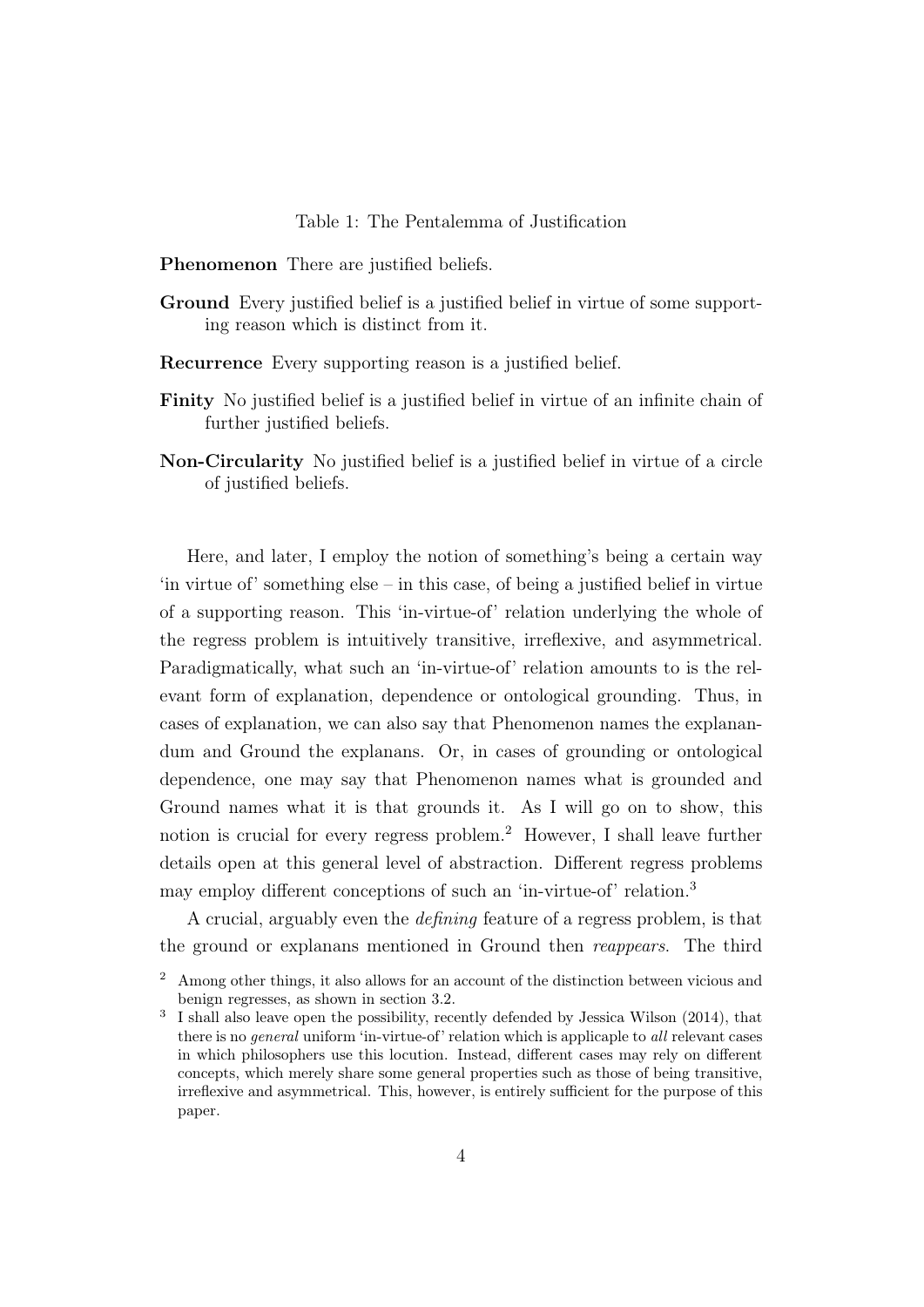claim, Recurrence, states that supporting reasons just are further justified beliefs. And the inconsistency arises because the chains of justified beliefs in virtue of further justified beliefs which are generated in this way are supposed to be neither infinite nor circular. This is maintained in the final pair of claims which make up the pentalemma.

According to Non-Circularity, circles of justified beliefs do not constitute proper grounds or explanantia. The intuition is that circles fail to provide any proper footing since they cannot account for an initial conferral of the relevant property of justification. What is supposed to be grounded is instead also appealed to as the thing which does the grounding, never mind the intermediaries in the transitive chain.

Similarly, Finity has it that infinite chains of justified beliefs also do not constitute proper grounds or explanantia. Intuitively, such cases lack the desired footing since the conferral of the relevant property of justification is, so to speak, forever delayed. Thus, even if there is such a thing as an infinite chain of beliefs, each allegedly justifying the previous one, none of this could count as a proper justification.

However, one may also hold Finity without such appeal to proper grounding and explanation. Even bracketing such questions, there are plausible standard accounts of what beliefs are, according to which finite minds cannot have infinitely many beliefs in the first place. This view entails Finity, given the uncontroversial assumption that if no infinite chains of beliefs exist, they therefore clearly cannot ground or explain anything.<sup>[4](#page-0-0)</sup> Thus, an appeal to a de facto finity of the relevant chain constitutes a possible, and plausible, reason for Finity rather than an alternative to it. And it is better to include Finity in the pentalemma because this also allows for the possibility that infinite chains are not ruled out, but that only their power to ground or explain is denied.

As a final note, one may wonder why I have proposed a pentalemma in order to analyze a problem which is often understood as a trilemma, and of-

<sup>4</sup> Likewise, one may also hold Non-Circularity without any appeal to proper grounding and explanation, but simply by asserting that there is no such thing as a circle of justified beliefs. This option, however, is less common, and anyway less plausible than the corresponding view about Finity.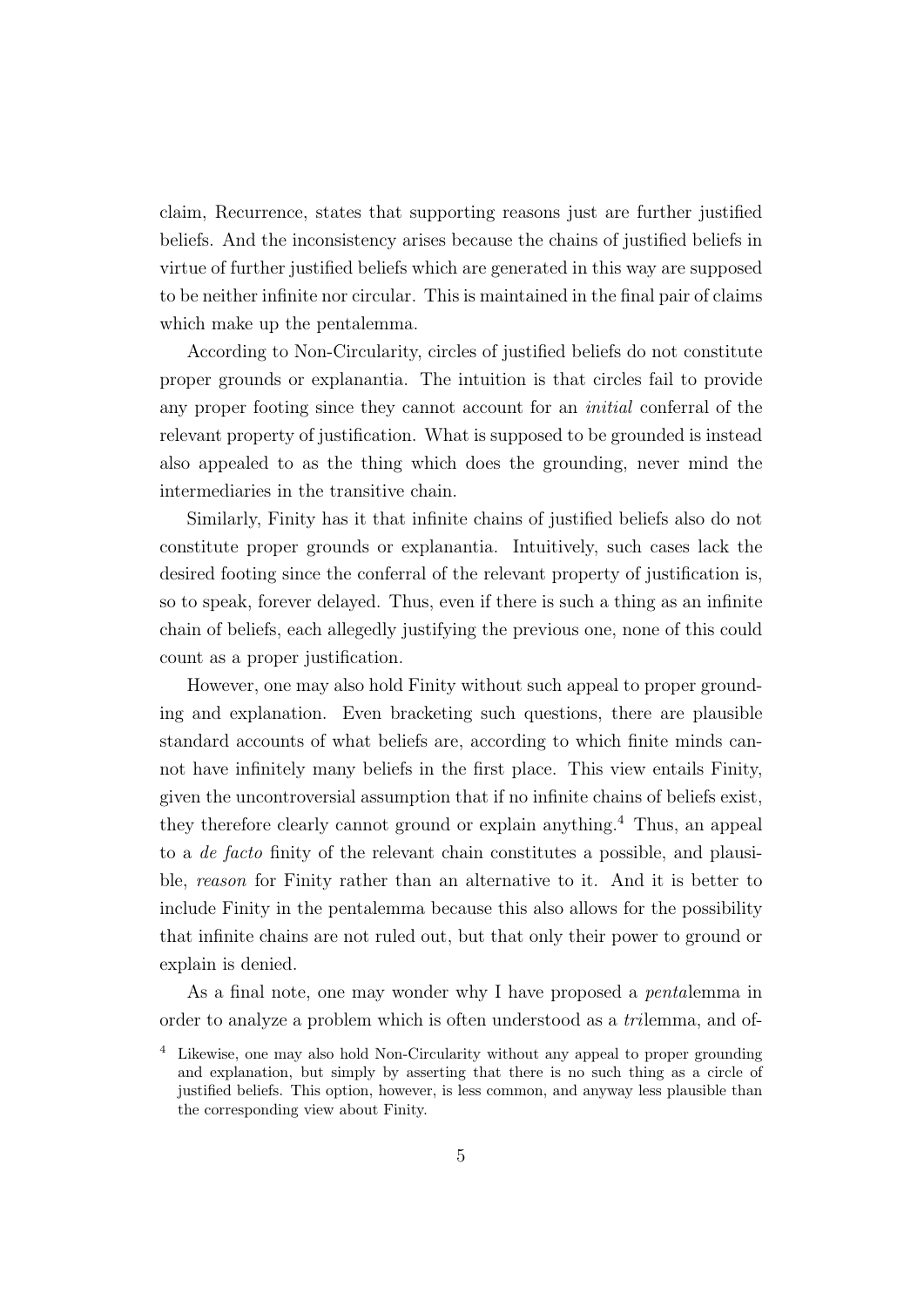#### <span id="page-5-1"></span>Table 2: The Regress Pentalemma Schema

Phenomenon There are Ps.

Ground Every P is a P in virtue of some E distinct from it.

Recurrence Every E is a P.

Finity No P is a P in virtue of an infinite chain of further Ps.

Non-Circularity No P is a P in virtue of a circle of Ps.

ten attributed to Agrippa under that name. However, Agrippa's Trilemma is a trilemma only for those who wish to reject Agrippa's own sceptical conclusion – i.e. to maintain Phenomenon and to maintain the view that there are indeed justified beliefs. Thus, Agrippa's favourite option is clearly a fourth possible option next to the three alternatives which have been singled out to form the name 'Agrippa's Trilemma'. And as I shall go on to clarify in the next sections, it is equally important to separate Ground and Recurrence rather than to list merely their joint consequence, the claim I label 'Trigger' on the next page. For stated in this way, the full landscape of options to deal with the problem becomes visible more clearly. Doing so, however, makes for five options – a pentalemma.

### <span id="page-5-0"></span>1.2 The General Regress Pentalemma

I have presented an analysis of the regress of justification problem and elaborated the claims and concepts it relies on. However, this is only an example of the general schema I would like to propose.

To arrive at such a schema, one may generalize easily: Rather than of justified beliefs, one may speak schematically of Ps, where Ps are the phenomena which are held to be in need of explanation or grounding. Rather than of supporting reasons, one may schematically speak of Es, where Es are the explanantia or grounders which are held to account for the phenomena in question. These steps leads to the general schema presented in table [2.](#page-5-1)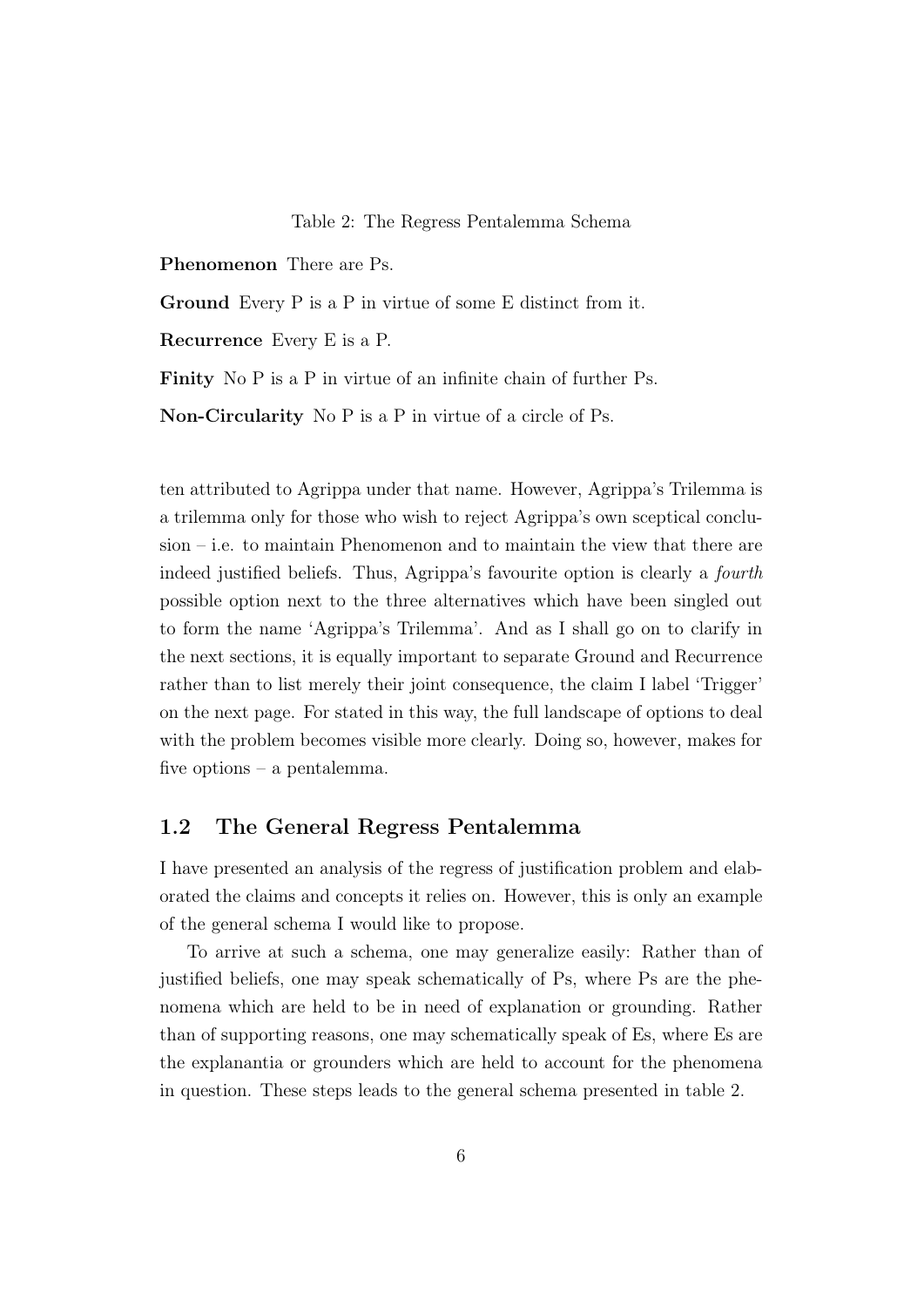To see precisely why and how these five claims are inconsistent, consider first that Ground and Recurrence jointly entail Trigger below. However, given that there is an analytic truth in the background, Alternatives, the inconsistency should become clear. For Trigger denies the first alternative stated in Alternatives, leaving only the other two – i.e. Dilemma.

Trigger Every P is a P in virtue of some further P.

- Alternatives Either it is false that every P is a P in virtue of some further  $P<sup>5</sup>$  $P<sup>5</sup>$  $P<sup>5</sup>$  or else every P is a P either (a) in virtue of an infinite chain of further Ps or (b) in virtue of a circle of Ps.
- Dilemma Every P is a P either (a) in virtue of an infinite chain of further Ps or (b) in virtue of a circle of Ps.

But Dilemma is incompatible with Phenomenon, Finity and Non-Circularity. If Finity and Non-Circularity are true, then all justified beliefs are justified beliefs neither in virtue of an infinite chain nor in virtue of a circle. Dilemma, however, states that these are the only options. This would mean that justified beliefs would have to have incompatible properties, which immediately entails that there cannot be such a thing – i.e. that Phenomenon must be false. Conversely, if Phenomenon is true and there are justified beliefs, then there cannot be an incompatibility in their properties such that at least one of the other claims must go. Either Finity must be rejected, or Non-Circularity must be rejected, or Dilemma must be rejected. However, since Dilemma follows logically from Ground and Recurrence – given the analytic background principle Alternatives –, rejecting Dilemma requires rejecting either Ground or Recurrence.

The aim of this general schema is to allow for similar analyses of other regress problems – if all goes best, of *all* such cases. To do so, one needs to provide some phenomenon P in need of grounding or explanation, some explanans or grounder E, and maybe also some elucidation of the sense of

<sup>&</sup>lt;sup>5</sup> In fact, if Trigger is false, there are *three* options next to (a) and (b) – namely, (c) some Ps are Ps, but not in virtue of anything, (d) some Ps are Ps in virtue of themselves, and (e) some Ps are Ps in virtue of something which is not a further P. However, since Trigger excludes all of (c), (d) and (e), I have stated Alternatives in a simplified form.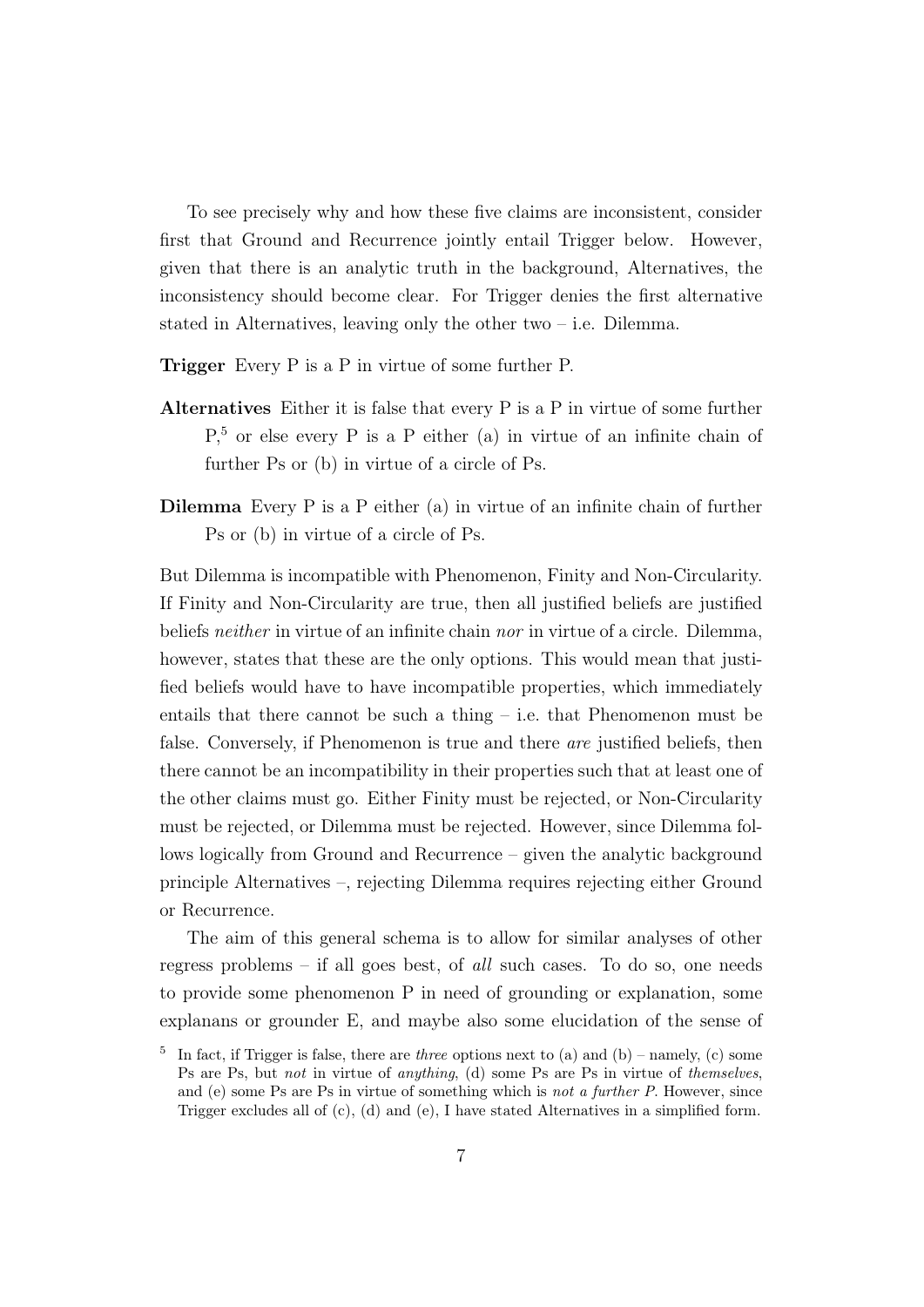the 'in-virtue-of' relation which is supposed to hold between these (cf. page [3](#page-3-0) above). If the five claims thus created are plausible enough – particularly the crucial element Recurrence –, then, voilà, a new pentalemma is created which instantiates the Regress Pentalemma Schema in table [2 on page 6.](#page-5-1) Let me briefly illustrate this with three further examples:

First, the classical cosmological argument for the existence of God can be understood as concerned with the phenomenon  $P = being a contingent event$ and the candidate ground or explanans  $E = being$  an efficient cause. In the resulting pentalemma, Recurrence has it that efficient causes are themselves further contingent events. If this pentalemma is then resolved by denying Recurrence, we have established an argument for the existence of at least one cause which is not contingent, which neatly fits the conception of God as the single necessary cause of the universe as a whole.

Second, the problem of the source of value can be put as a pentalemma with the phenomenon  $P = being \textit{valuable}$  and the prima facie explanans or ground  $E = being something from which such value derives. This pentalemma$ would assume, with Recurrence, that something from which value derives must itself be valuable. And in this case, one may plausibly resolve the inconsistency by rejecting Ground, i.e. by claiming that at least some things are intrinsically valuable.

Third, broadly nominalist accounts of the existence of universals also lead to a vicious regress (cf. e.g. [Armstrong 1974\)](#page-30-0). This problem can be stated as a pentalemma which involves the phenomenon  $P = being a universal$  and the candidate ground  $E = standing$  in a relation of instantiation to a particular. The infinite regress arises because of Recurrence, the claim that standing in a relation of instantiation to a particular is itself a (second-order) universal. One option to resolve the pentalemma thus created is to reject Ground and instead endorse a platonist view of universals.

However, this is not the place to simply list further regress problems and analyze them according to the Regress Pentalemma Schema. ${}^{6}$  ${}^{6}$  ${}^{6}$ But these three

<sup>6</sup> An impressive list of such cases has been assembled in Wieland [\(2014\)](#page-31-2). These examples are presented in the vocabulary of Wieland's own argument schemata, but as I shall argue in sections [2](#page-11-0) and [3,](#page-22-0) these can be integrated into my proposal.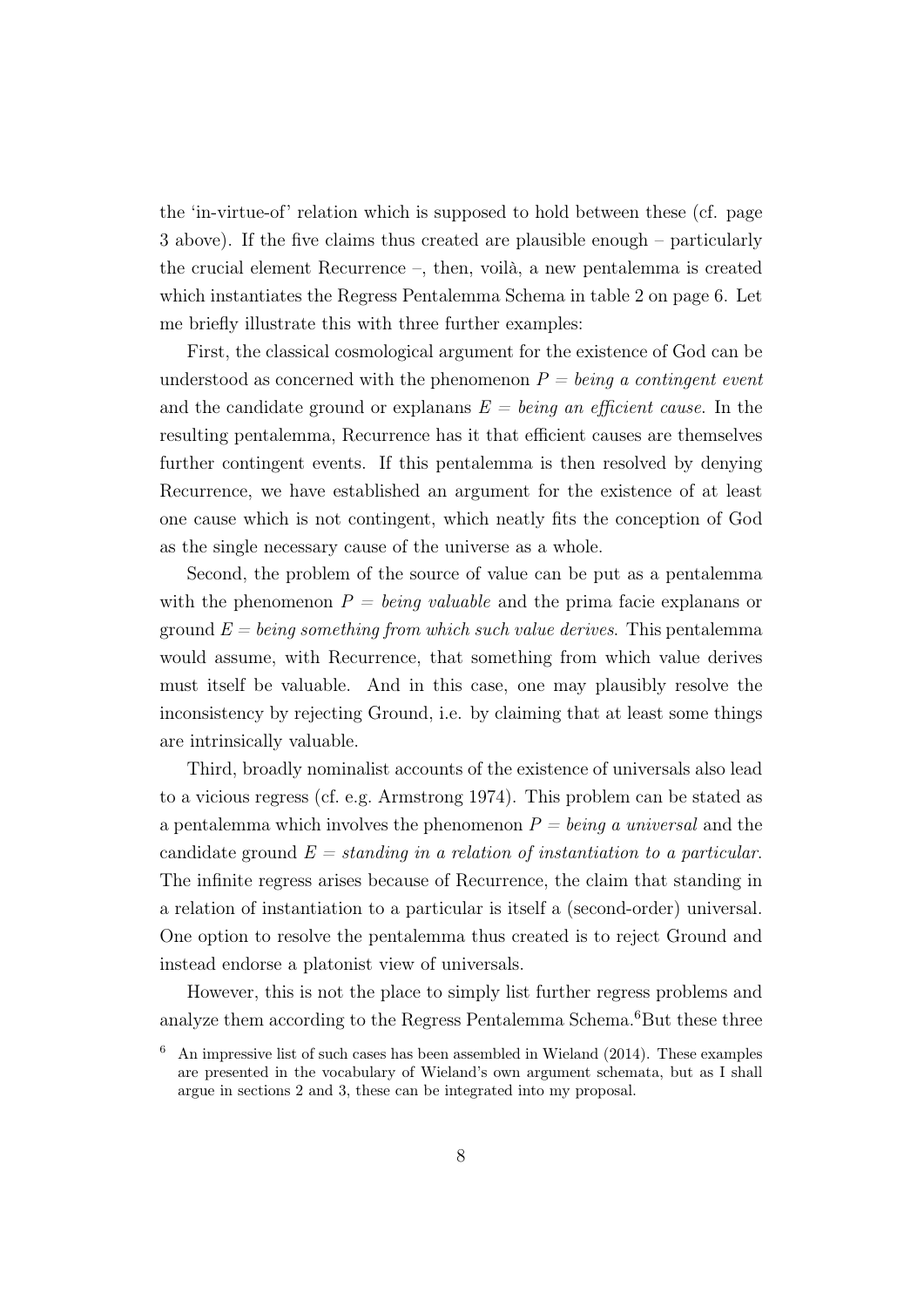cases exemplify at least part of the range of applicability of my proposal.

A final point which these examples help clarify is the breadth of the 'in-virtue-of' relation involved in regress problems. As indicated on page [3,](#page-3-0) this relation encompasses cases of explanation as well as cases of ontological dependence or grounding. One may view a regress problem like the regress of justification primarily as an epistemic problem concerning the way in which we explain and understand beliefs and reasons. But other regress problems are less epistemic in nature. How universals exist and whether or not they are grounded in particulars are ontological questions which can be construed in entirely non-epistemic terms. For example, in the literature on grounding, it is generally assumed that what grounds what is independent of whether we can grasp, know or explain it. Instead, it solely depends on the structure of reality itself.[7](#page-0-0) One virtue of the Regress Pentalemma Schema is that it is applicable to such a variety of 'in-virtue-of' relations.

#### <span id="page-8-0"></span>1.3 Structuring Debates about Justification

In table [1 on page 4,](#page-3-0) I have presented an analysis of the regress of justification problem in the form of a pentalemma. Thus, each of the five claims can – and one of them  $must$  – be rejected. Correspondingly, the pentalemma contains all the ingredients for a total of five deductively valid arguments, each accepting a subset of four claims as its premises and thereby deriving the negation of the fifth.<sup>[8](#page-0-0)</sup> I shall call such arguments *Regress Refutations* of the respective claim. For example, the cosmological argument I alluded to on the previous page would be classified as a Regress Refutation of Recurrence.

To illustrate this approach, but even more to demonstrate the analytical power of the Regress Pentalemma Schema as a whole in illuminating a philosophical debate, I shall now turn back to the debate about justification. As I shall show, one can understand some classic arguments for pertinent views

<sup>7</sup> For discussions of ontological grounding, see e.g. [Schaffer](#page-31-3) [\(2009\)](#page-31-3), [Audi](#page-30-1) [\(2012\)](#page-30-1), and [Fine](#page-30-2) [\(2012\)](#page-30-2).

<sup>&</sup>lt;sup>8</sup> By the same token, one may create a total of ten deductively valid arguments, each accepting a subset of three of the claims in the Regress Pentalemma as premises and inferring the conclusion that the remaining two claims cannot both be true – or that one is false if the other is true. Likewise for arguments assuming subsets of two claims.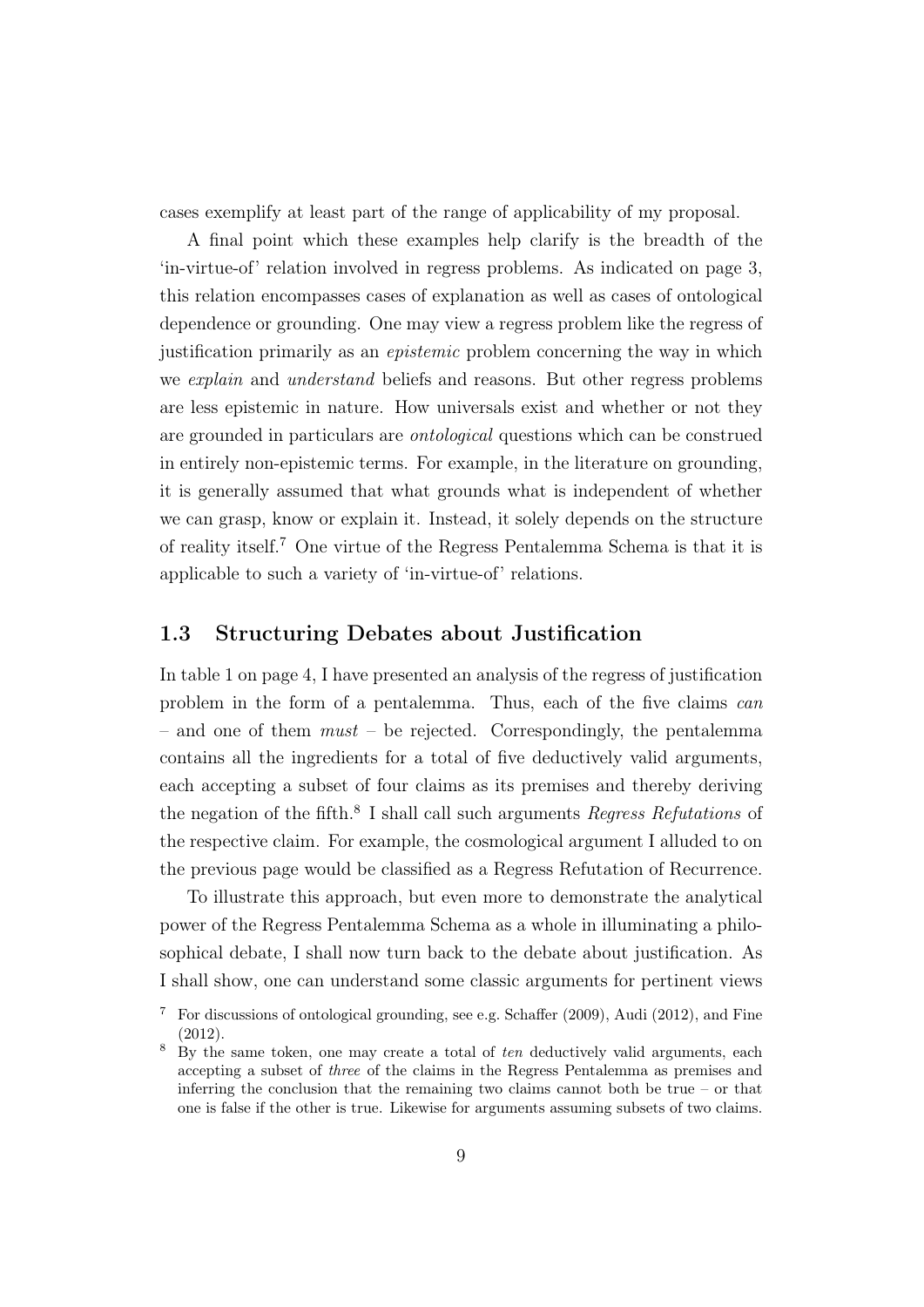(or families of views) in the debate about justification as Regress Refutations.

First, *scepticism* amounts to a denial of Phenomenon. The sceptical answer to the problem of justification is that there are no (truly) justified beliefs. And a classical argument for this position is just what is often referred to as 'Agrippa's Trilemma'. But as discussed on page [5,](#page-3-0) this argument comes down to a Regress Refutation of Phenomenon, inferring the falsity of this claim from the truth of the other four claims in the pentalemma.

Second, foundationalism typically amounts to a denial of Ground. On this view, there are justified beliefs, but at some point these are not justified beliefs in virtue of supporting reasons, but simply because they constitute the secure foundation from which one can then proceed. Understood in this way, one may argue in favour of foundationalism with the aid of a Regress Refutation of Ground, inferring the negation of Ground from the other four claims in the pentalemma.

However, foundationalism may be more fruitfully characterized not by what it rejects, but by what it holds on to. A foundationalist will typically stick to Phenomenon, Finity and Non-Circularity, and then go on to reject at least one of the other two claims. Next to Ground, a foundationalist may also deny Recurrence, for example in the form of an externalist foundationalism, according to which some supporting reasons are no beliefs at all, but instead, say, suitable causal connections to facts or objects in the external world. On this view, a foundationalist may employ a Regress Refutation of Recurrence.

Clearly, however, such an argument would require Ground as a premise, which not all foundationalists will welcome. To solve this problem, foundationalists may also take these options together and mount a Regress Refutation of the disjunction of Ground and Recurrence – an argument with Phenomenon, Finity and Non-Circularity as premises and the negation of the disjunction of Ground and Recurrence as its conclusion. At least one of these two claims has to go, but foundationalists do not have to decide which.

Third, there are *default and challenge models of justification*. This family of views holds that a justification is not always a supporting reason, thereby denying Ground. Instead, a belief may also be justified by default. Such a default status may be challenged, and only then would it require a support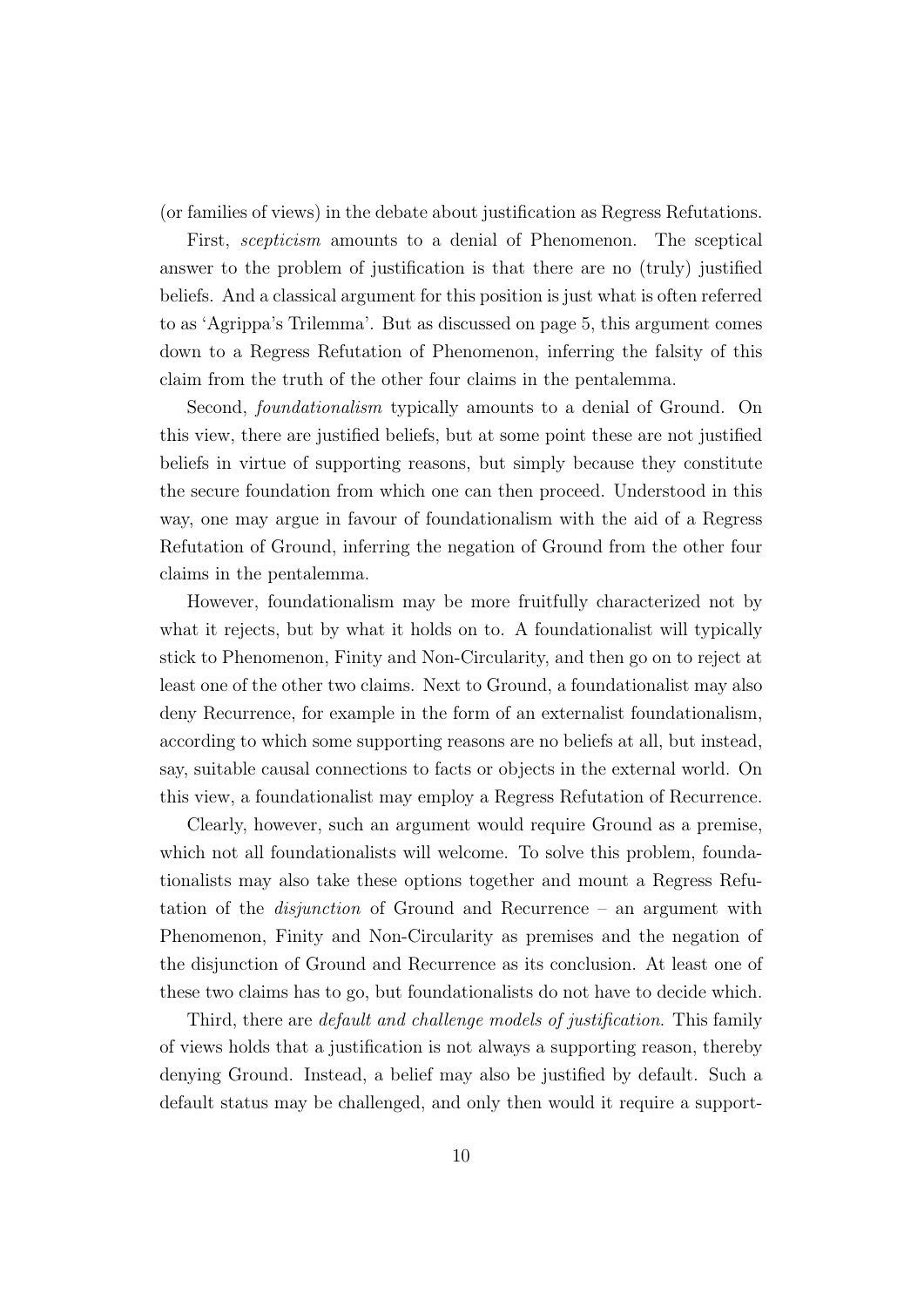ing reason to maintain or re-establish its status as justified. Again, such a position can be supported with the aid of a Regress Refutation of Ground.

Fourth, there is *infinitism*. As the name already reveals, this view rejects Finity, roughly along the following lines. Something may be a justified belief in virtue of some supporting reason. But it is not always true that these supporting reasons are themselves further justified beliefs. Even if these series can in principle continue to infinity, it is still true that, at some point, finite parts of these infinite series are sufficient as supporting reasons. Arguments for infinitism can then have the form of Regress Refutations of Finity.

Fifth, one may endorse coherentism and reject Non-Circularity, among other things by denying that justification is indeed irreflexive and asymmetrical. While the transitivity of justification is upheld, coherentism allows for reflexive and symmetrical justification, at least at some point in the transitive chain. The circles thus created are to be welcomed rather than shunned. Thus, justified beliefs require nothing over and above further justified beliefs for their justification. Clearly, one way to establish this view is via a Regress Refutation of Non-Circularity.

These characterizations are very rough, of course, and some attributions may well be hasty or too unclear.[9](#page-0-0) But my aim here is merely to provide a first sketch and to show what a rich landscape of logically possible positions becomes clearly visible once we employ the schema of regress problems as pentalemmata.

Another general lesson one may draw from this analysis is this. Once all proponents in the debate become aware of this structure of the regress problem as a pentalemma, it becomes clear that everybody involved can formulate a Regress Refutation of one of the five claims involved in the pentalemma in order to defend their respective view. In doing so, all families of proponents assume something as a premise which all other four families of proponents reject. Now, if this were all that ever happens in the debate, then everybody would be begging the question against the others. This is no flaw of

<sup>&</sup>lt;sup>9</sup> I have deliberately avoided naming particular philosophers as endorsing the views sketched here. Even if I should have failed to correctly characterize certain specific accounts, I still hope to have provided a rough sketch of the general terrain of the debate.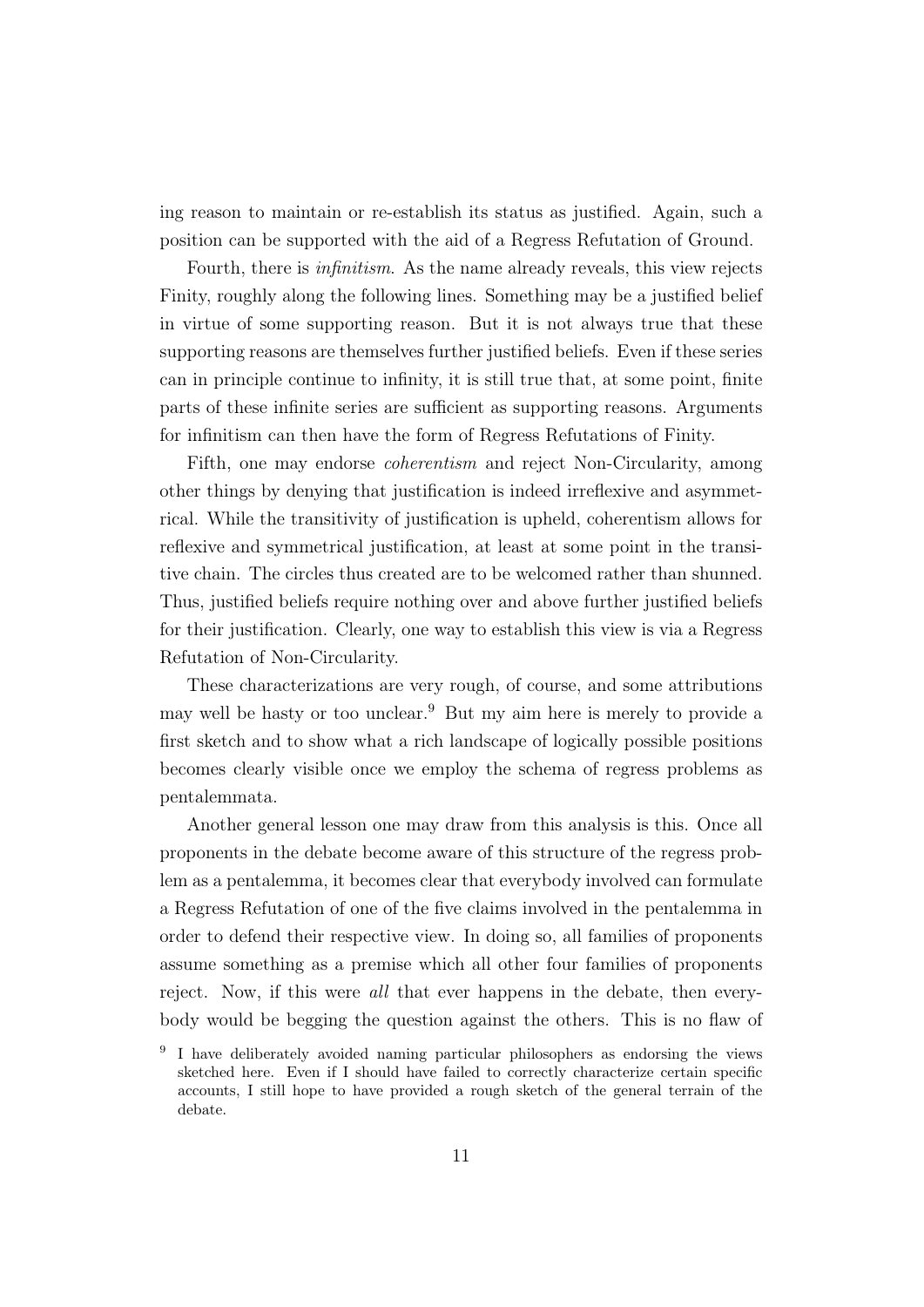the analysis of regress problems a pentalemmata, however. It is a virtue of this account that it makes this threat of a stalemate visible. And by the same token, the proposal shows that the crucial task for all is to formulate further independent arguments, both to defend the claims they would like to maintain and to reject the claim they propose to give up.

# <span id="page-11-0"></span>2 Incorporating Existing Schemata

The account of regress problems as pentalemmata just discussed owes much and more to the existing literature on what is typically called 'regress arguments' or 'regress objections'. So far, I have left this debt shamefully implicit. In this section, however, I finally present some of the proposals for analyzing such arguments which are already on the table. My aim is to show how my own Regress Pentalemma Schema can integrate and improve on this previous work. However, this should not be seen as purely, or even mainly, a critical take. Instead, it was precisely thinking through these existing proposals which even made it possible for me to come up with a new, uniform account. But having developed this new account, it proved easier to begin there and only now discuss its relation to ealier proposals.

In fact, there is a substantial body of work on the role of infinite regresses in philosophy.[10](#page-0-0) Thankfully, however, Jan Willem Wieland has recently provided an illuminating and encompassing assessment of this debate – especially in [Wieland](#page-31-4) [\(2013a\)](#page-31-4) and [Wieland](#page-31-2) [\(2014\)](#page-31-2). I will therefore be able to rely solely on Wieland's work and still cover all of the most important aspects of the debate so far.

Wieland proposes what I shall call a 'dualist' account of two kinds of theories of regresses and two corresponding schemata of regress arguments. As I will argue, my Regress Pentalemma Schema can be used to derive both of Wieland's schemata as special cases of what I have called 'Regress Refutations', and it can also be used to account for further phenomena which are

<sup>10</sup> This work notably includes, but is not exhausted by Gratton [\(1994;](#page-30-3) [1997;](#page-30-4) [2010\)](#page-30-5), Jaquette [\(1989;](#page-30-6) [1996;](#page-31-5) [2015\)](#page-31-6), [Taşdelen](#page-31-7) [\(2014\)](#page-31-7), and Wieland [\(2011a;](#page-31-8) [2011b;](#page-31-9) [2012;](#page-31-10) [2013a;](#page-31-4) [2013b;](#page-31-11) [2014\)](#page-31-2).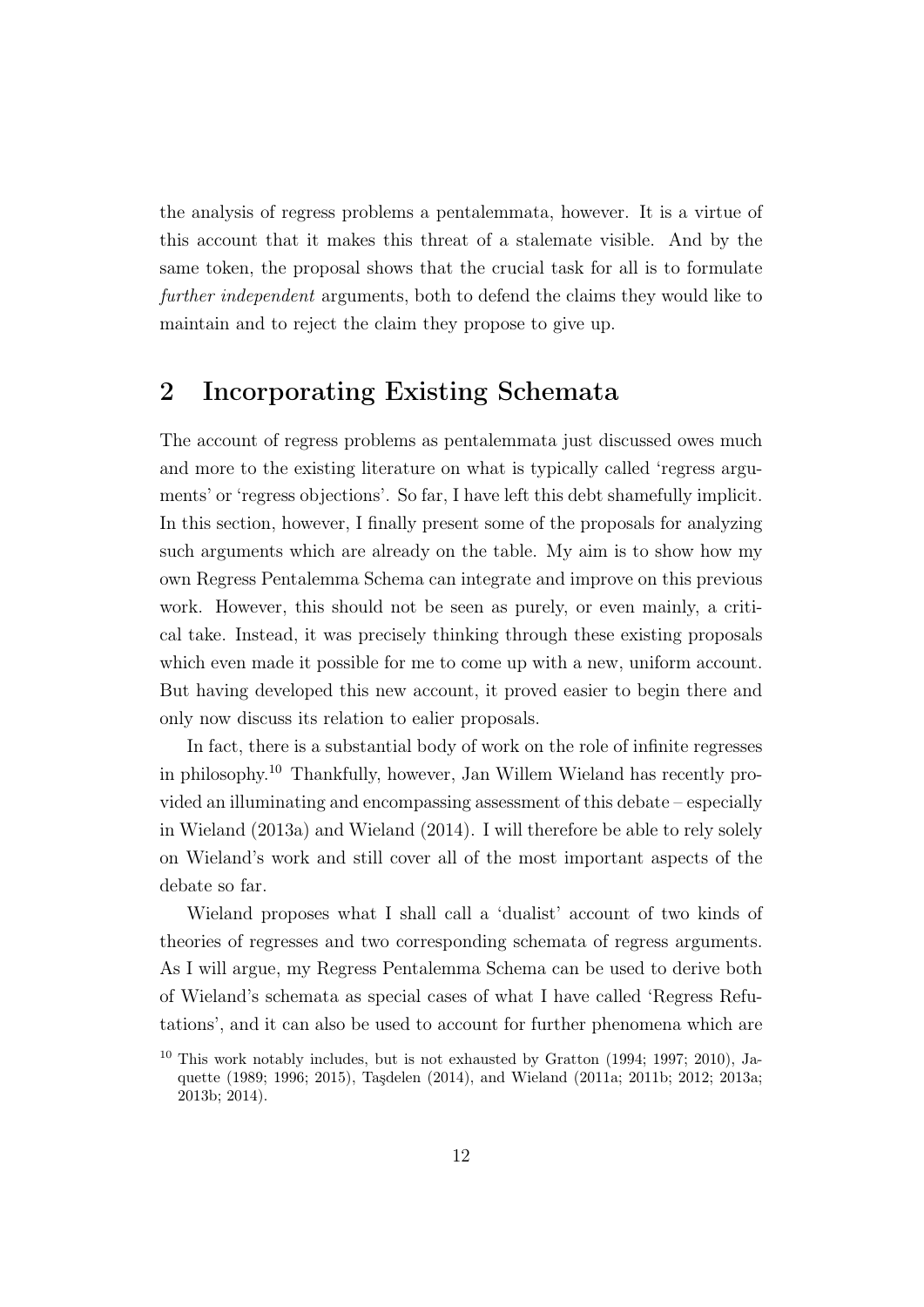covered by neither. This, I take it, is very much in the spirit of Wieland's work, and I suggest that my account of regress problems as pentalemmata should be seen as a welcome unification.

Wieland's dualism is the dualism between what he calls the Paradox Theory and the Failure Theory of infinite regresses, which goes hand in hand with different argument schemata for regress objections. Wieland traces back the Paradox Theory to Oliver [Black](#page-30-7) [\(1996\)](#page-30-7) and the Failure Theory to John Arthur [Passmore](#page-31-12) [\(1961\)](#page-31-12), but for my purposes, it will suffice to discuss Wieland's own presentation of these approaches. Section [2.1](#page-12-0) will discuss the Paradox Schema and show how it can be accounted for on the basis of the uniform account of regress problems as pentalemmata. While section [2.2](#page-16-0) will then propose the same for the Failure Schema, the next and final section [3](#page-22-0) will deal with Wieland's arguments for the idea that these two schemata are substantially different. As I shall argue, my uniform proposal sheds new light on these considerations and reveals that indeed nothing stands in the way of unifying them as special cases of certain argumentative routes within the regress pentalemma.

### <span id="page-12-0"></span>2.1 Accounting for the Paradox Schema

The first of Wieland's approaches is the Paradox Theory, according to which a regress objection establishes that a certain view is false, typically a universally quantified proposition which purports to be a philosophical account of, say, a certain concept. This view is false, the idea goes, because its truth would lead to an infinite regress. On this view, the regress of justification can be presented as table [3 on the following page,](#page-13-0) quoted entirely from Wieland.<sup>[11](#page-0-0)</sup>

While (1) is a premise, (2) is merely a hypothesis for the sake of argument, which is then rejected via *reductio ad absurdum*. This is clearly labeled in Wieland's general Paradox Schema of which this example is an instance, here quoted entirely as table [4 on the following page.](#page-13-1)

How does this proposal relate to the general Regress Pentalemma Schema

<sup>&</sup>lt;sup>11</sup> It should be noted that the inference from (1) and (2) to (3) is invalid as it stands. I come back to this on page [16.](#page-13-2)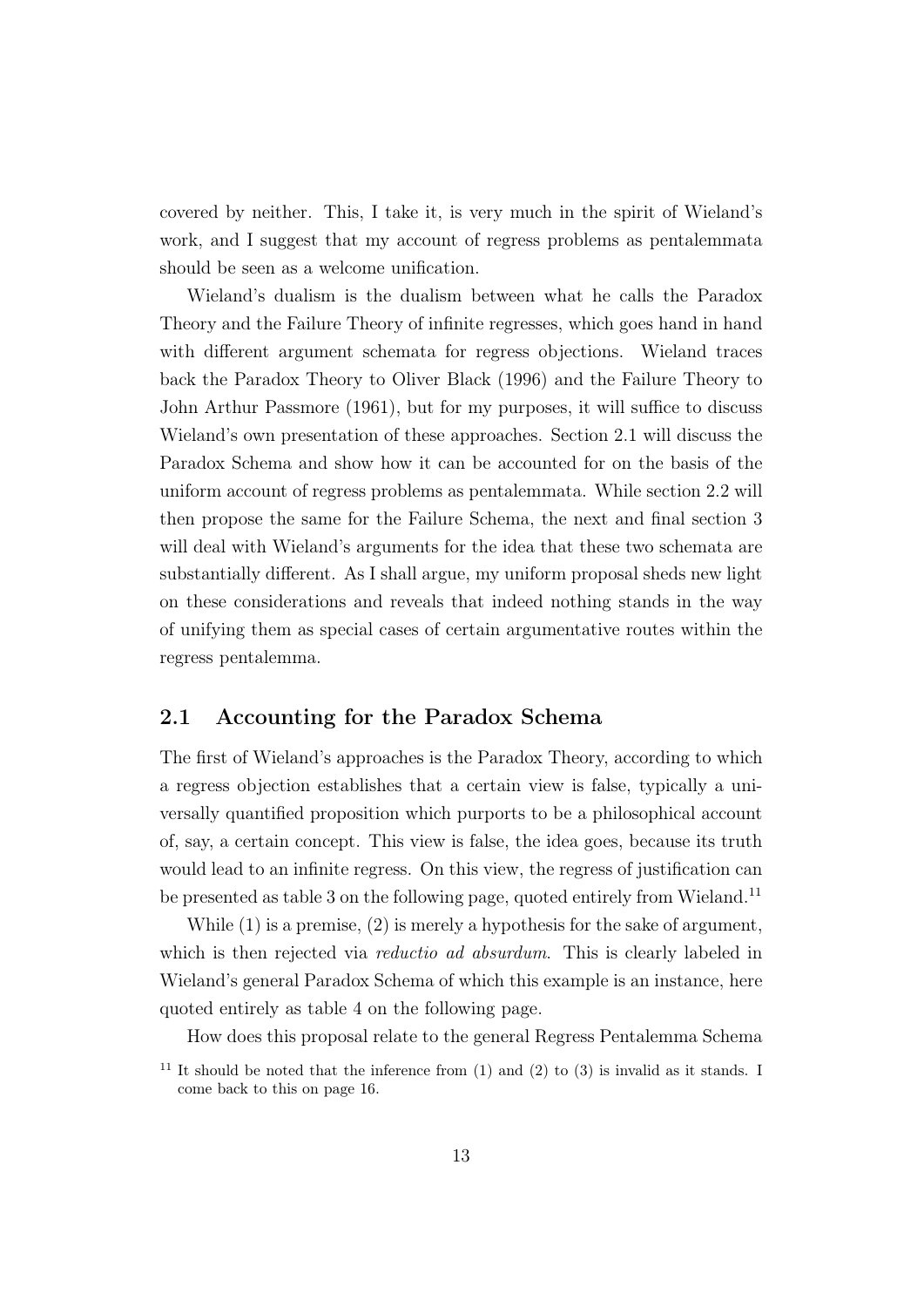<span id="page-13-0"></span>Table 3: The Regress of Justification: Paradox Schema [\(Wieland 2013a,](#page-31-4) 98)

- (1) At least one proposition is justified to a subject S.
- (2) For any proposition x, x is justified to S only if S has a reason y for x and y is justified to S.
- (3) There is an infinity of propositions which are justified to S (each being a reason for their predecessor). (1-2)
- (4)  $\sim$ (3): There is no such infinite regress.
- (C)  $~\sim$ (2): There is at least one proposition which is justified to S yet S has no reason for it which is justified to S. (1-4)

<span id="page-13-1"></span>Table 4: The Paradox Schema [\(Wieland 2013a,](#page-31-4) 97)

- (1) Premise: At least one item of type i is F.
- (2) Hypothesis: For any item x of type i, x is F only if there is a new item y of type i such that x stands in R to y and y is F.
- (3) Infinite regress: There is an infinity of items of type i that are F and stand in R to their successor. (1-2)
- <span id="page-13-2"></span>(4) Premise:  $\sim$ (3): There is no such infinite regress.
- (C)  $\sim$ (2): For at least one item x of type i, x is F and it is not the case that there is a new item y of type i such that x stands in R to y and y is F. (1-4)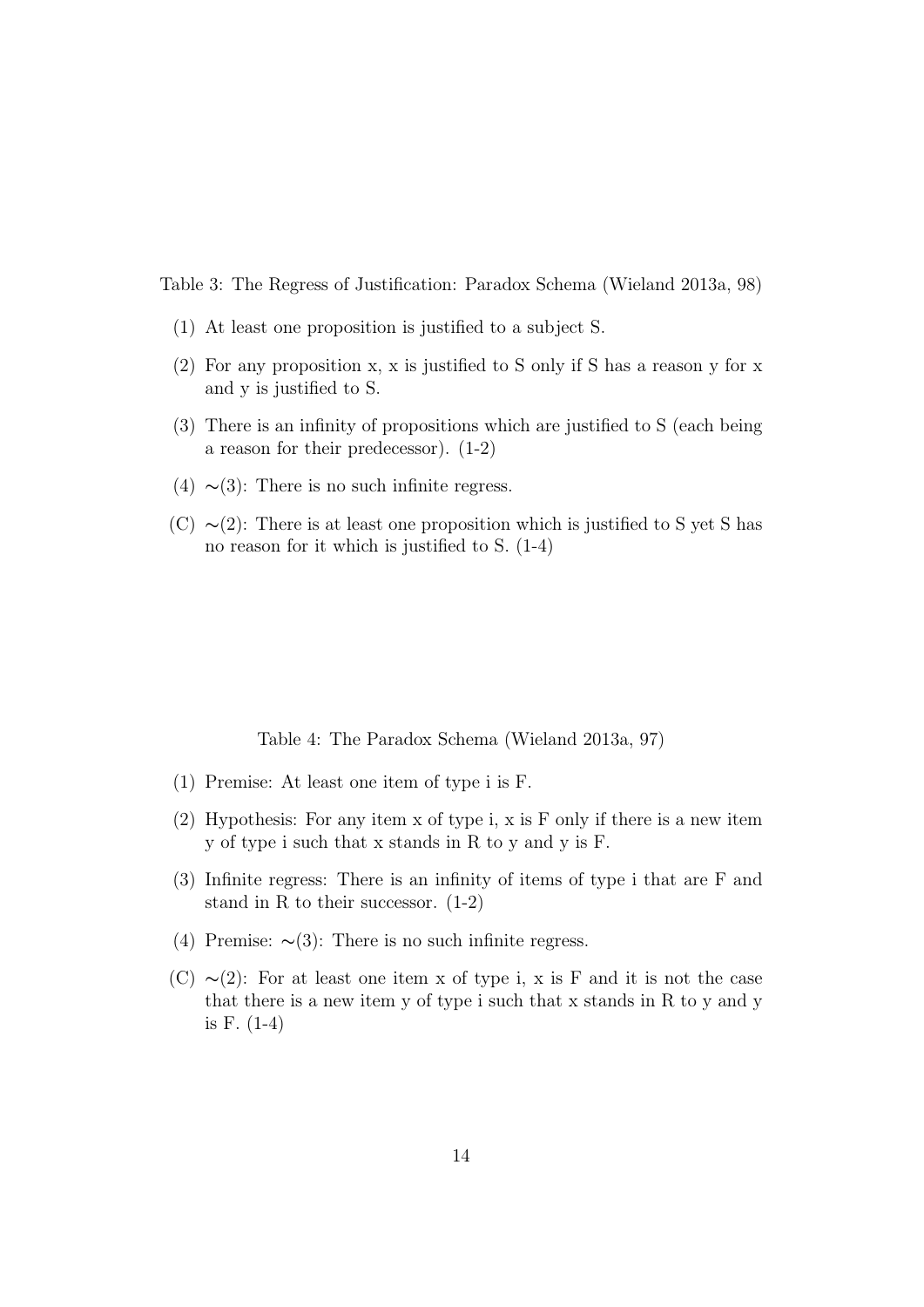presented in table [2 on page 6?](#page-5-1)

Obviously, Phenomenon is equivalent to (1) in the Paradox Schema. However, (2) in that schema, the hypothesis for reductio, is no single constituent of the Regress Pentalemma, but corresponds instead to the joint conclusion of Ground and Recurrence – what I have labelled 'Trigger' on page [7](#page-5-1) above. Thus, Wieland mixes the proposal for grounding or explaining the phenomenon under discussion with a  $further$  commitment – the conjunct "and x is  $F$ " – stating that the explanation again presupposes what is supposed to be explained. Correspondingly, the conclusion of Wieland's Paradox Schema matches the negation of Trigger – i.e. it matches the negation of the disjunction of Ground and Recurrence. But throwing together these distinct claims is problematic, as different views may be distinguished precisely by the question which of these are rejected, as shown in section  $1.3^{12}$  $1.3^{12}$  $1.3^{12}$ 

Thus, there are only two elements of the Paradox Schema so far not accounted for – the intermediary conclusion  $(3)$  and its negation, premise (4). This premise simply asserts that there is no infinite regress in the case at hand. Compare this with the Regress Pentalemma, where there is no flat-out denial of the existence of an infinite regress, but instead the premise Finity, which merely has it that, even if such an infinite regress exists, it is not suited to ground or explain the phenomenon in question. Stated this way, Finity is both less demanding and more encompassing of other attempts to formulate the objection. For as discussed on page [5](#page-3-0) above, Finity is not limited to, but nevertheless allows for the special case stated in Wieland's (4) – the case that the infinite regress does not provide the explanation or grounding needed simply because does not exist.

Now, all elements of Wieland's Paradox Schema have been derived and explained in the terms of the Regress Pentalemma Schema. However, one element of the latter seems to be absent in the former – Non-Circularity. But in fact, it is crucial to include this claim in order to achieve the goal

<sup>12</sup> In a slightly improved variant of his Paradox Schema, Wieland has rectified this and formulated this schema in such a way that it can only be analyzed as a refutation of Ground, assuming Recurrence (cf. [Wieland 2014,](#page-31-2) 11-13). While this is clearly an improvement in clarity, it is also a loss in scope since the possibility to reject Recurrence rather than Ground is left out.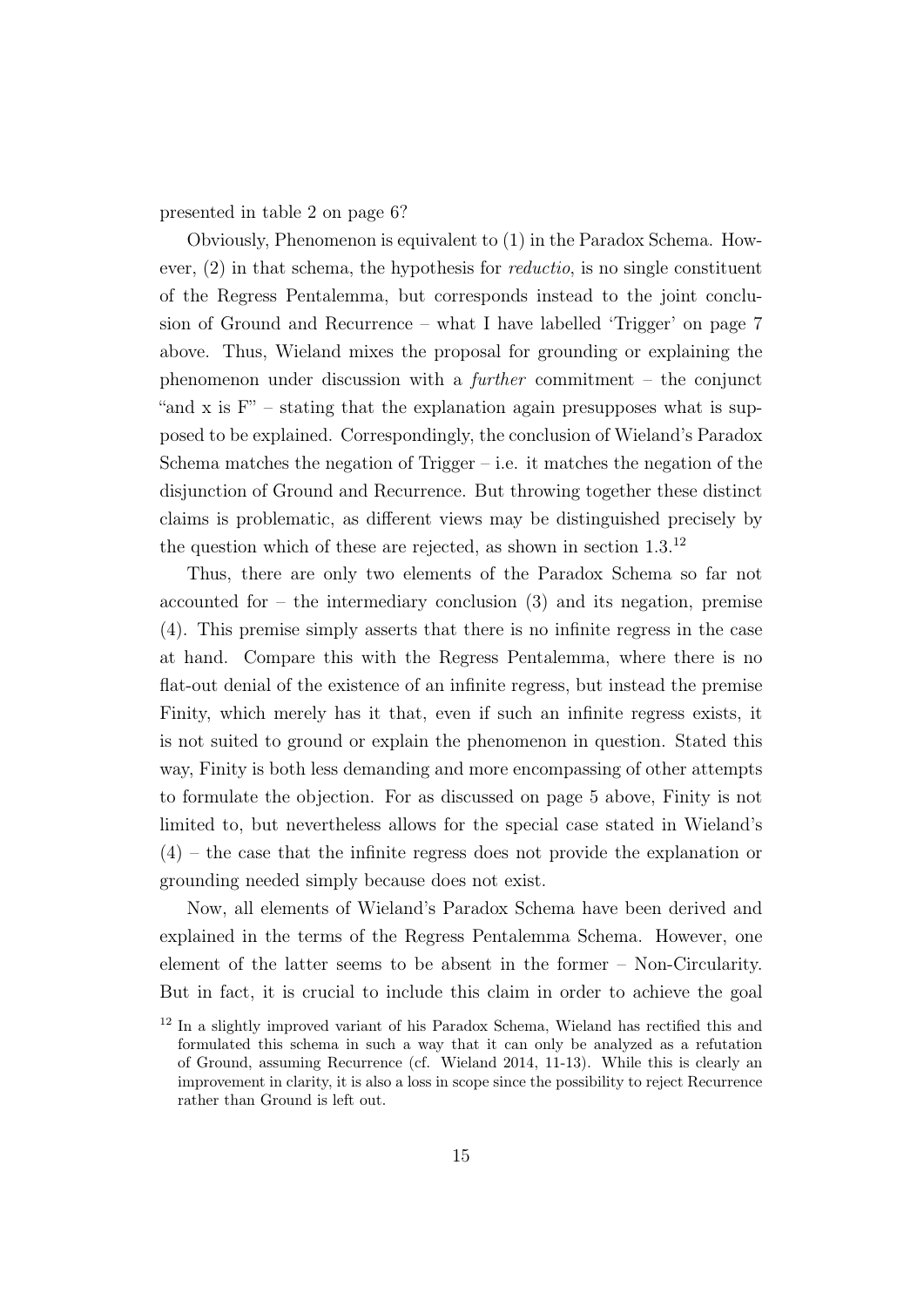of structuring the landscape of logically possible views as best as possible. Wieland shares this goal. He writes:

It is worth noting that the justification case as just set out is a common argument for foundationalism. Opponents of foundationalism do not buy it, and on the basis of the Paradox reconstruction it is easy to explain how they try to resist it: coherentists deny the step from  $(1)-(2)$  to  $(3)$ , and suggest that finite series of propositions can justify one another; infinitists deny (4), and suggest that there can be infinite regresses of reasons; and sceptics reject (1) rather than (2), and suggest that no item of type i is F: no proposition is justified to anyone [...]. [\(Wieland](#page-31-4) [2013a,](#page-31-4) 99)

This is an exercise in precisely the kind of debate structuring and logical geography which I have also undertaken in section [1.3.](#page-8-0) And in fact, my analysis parallels Wieland's in many respects. But my account allows us to make further controversial aspects explicit. As Wieland has it, coherentists do not reject any of the relevant claims, but only an inference of the argument. This, however, is a flaw of the schema which reveals that the inference in question cannot be deductively valid and requires further explication. If all goes best in the enterprise of logical geography, then all proponents in the debate should be able to agree on questions of validity and then proceed to discuss the plausibility of premises.

This goal is indeed achieved in the Regress Pentalemma Schema. To see this, consider that (1) and (2) in Wieland's Paradox Schema do not entail (3) because they are compatible with a single proposition's justifying itself or a pair of propositions mutually justifying each other. The inference becomes valid, however, as soon as one assumes that justification is transitive, asymmetric and irreflexive. But assuming this comes down to assuming the remaining claim of the Regress Pentalemma Schema – Non-Circularity.

In sum, then, the Regress Pentalemma Schema can be used to account for Wieland's Paradox Schema. The latter can be derived from the more general Regress Pentalemma Schema as a special case – as a Regress Refutation of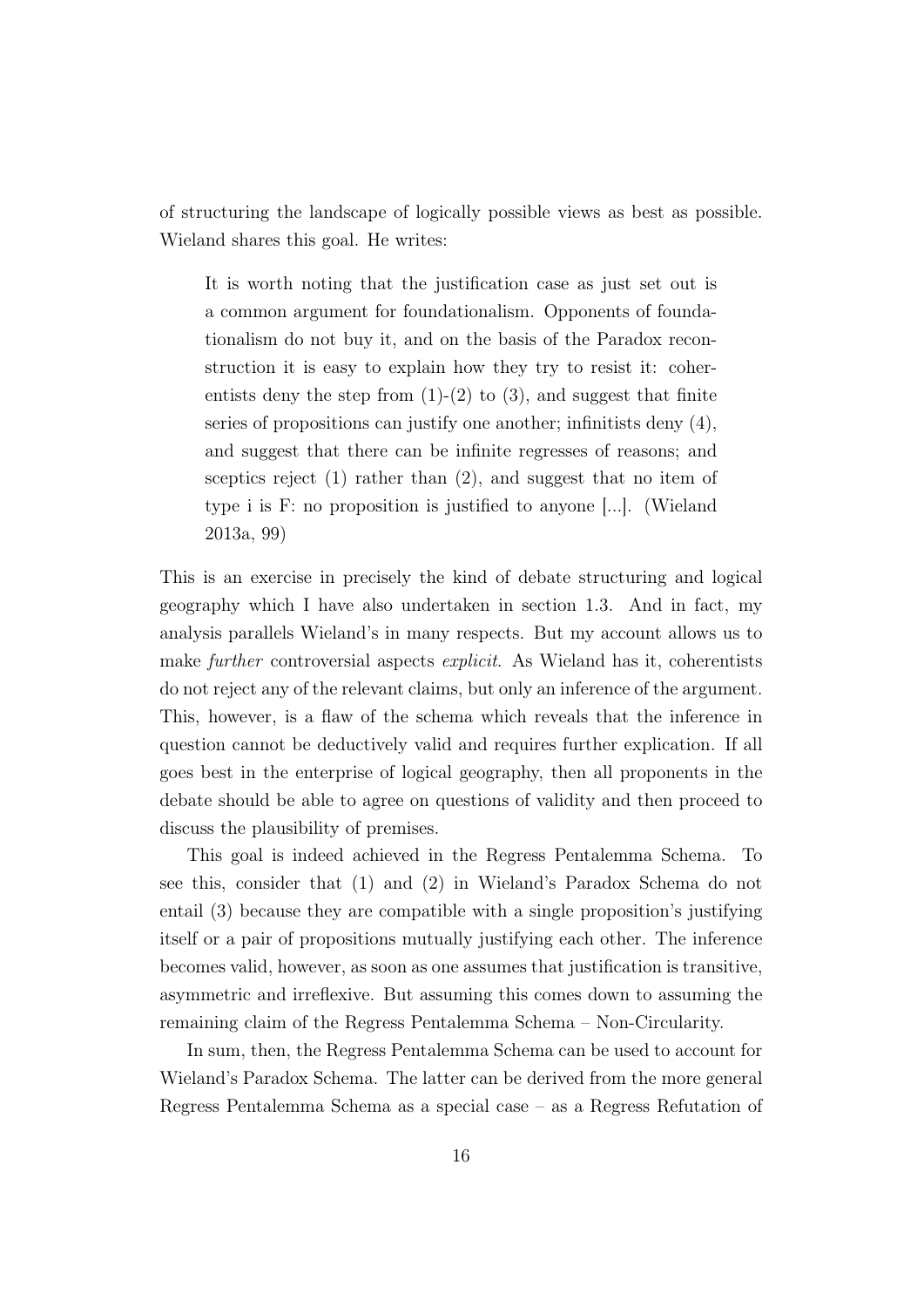<span id="page-16-1"></span>Table 5: Regress of Justification: Failure Schema [\(Wieland 2013a,](#page-31-4) 100)

- (1) You have to justify at least one proposition.
- (2) For any proposition x, if you have to justify x, you provide a reason for x.
- (3) For any proposition x, if you provide a reason y for x, then you justify x only if you justify y first.
- (4) For any proposition x, you always have to justify a further proposition first (i.e. before justifying x).  $(1-3)$
- (C) If you provide a reason for any proposition that you have to justify, then you never justify any proposition. (1-4)

either Ground or Recurrence. And these resulting arguments are better and more encompassing statements of the relevant considerations.

### <span id="page-16-0"></span>2.2 Accounting for the Failure Schema

This brings me to Wieland's second approach. According to what he calls the Failure Theory, an infinite regress does not establish the falsity of a specific claim, but rather shows that a certain solution proposed to solve a given problem fails at this task. As he points out, this can then be taken as an argument for the impossibility of solving this problem at all, or, given plausible alternative proposals, for favouring one of these over the one leading to an infinite regress. Again, Wieland relies on the regress of justification as an example, here quoted entirely as table [5.](#page-16-1)[13](#page-0-0)

And again, Wieland provides a statement of the general structure of infinite regresses on the Failure Theory – the Failure Schema quoted here entirely as table [6 on the next page.](#page-17-0) $^{14}$  $^{14}$  $^{14}$ 

<sup>&</sup>lt;sup>13</sup> Problematically, both inferences in this schema are invalid. I will come back to the first inference from  $(1)$ ,  $(2)$  and  $(3)$  to  $(4)$  on page [21.](#page-17-1) And I shall discuss the second inference from  $(4)$  to  $(C)$ , where Wieland deliberately suppresses an additional premise, on page [21.](#page-17-1)

<sup>&</sup>lt;sup>14</sup> For the purposes of my discussion, I will bracket two complications. First, I shall ignore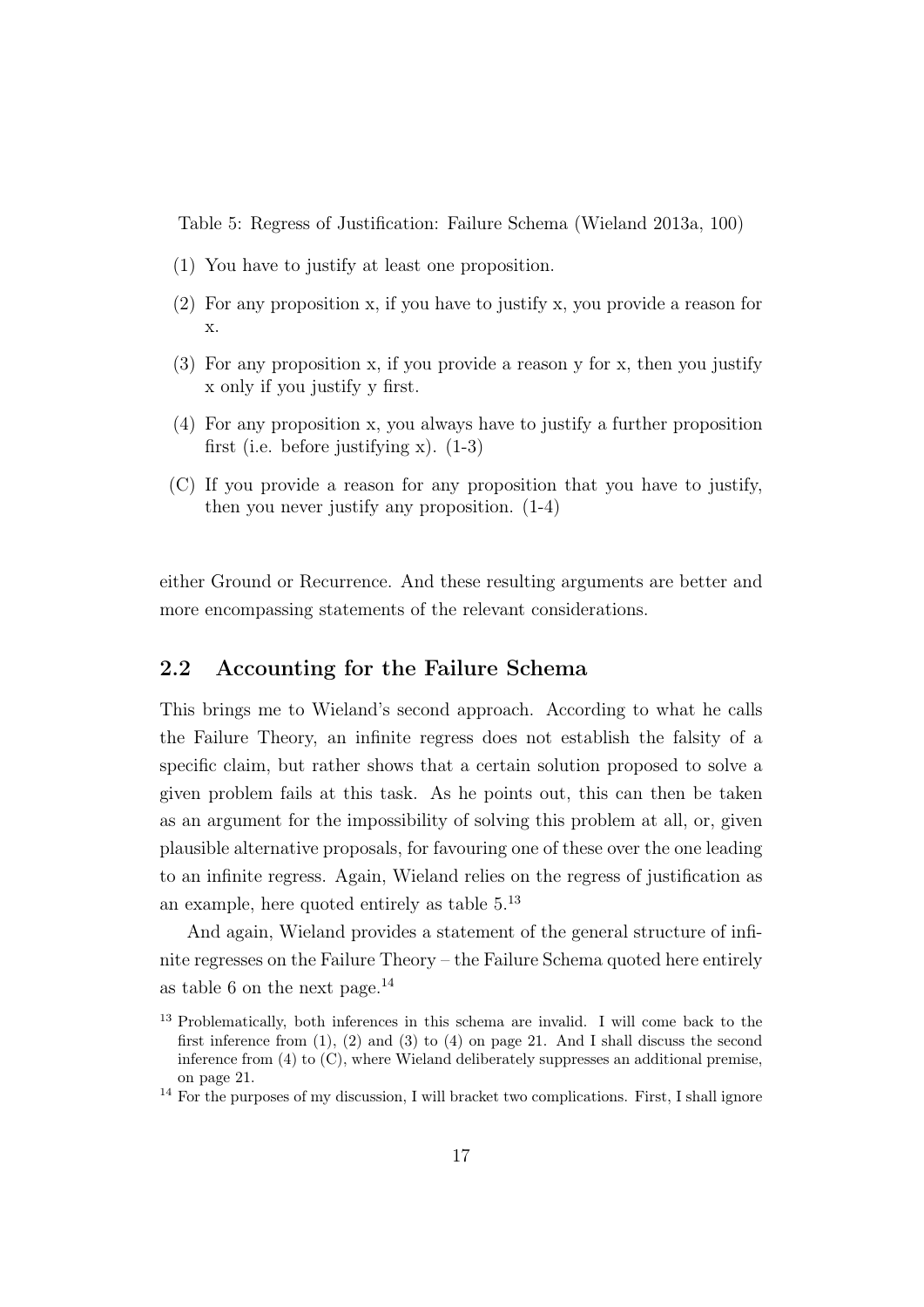<span id="page-17-0"></span>Table 6: The Failure Schema [\(Wieland 2013a,](#page-31-4) 99)

- (1) Problem: You have to φ at least one item of type i.
- (2) Solution: For any item x of type i, if you have to  $\varphi$  x, you  $\psi$  x.
- (3) Extra premise: For any item x of type i, if you  $\psi$  x, then there is a new item y of type i, and you  $\varphi$  x only if you  $\varphi$  y first.
- <span id="page-17-1"></span>(4) Infinite regress: For any item x of type i, you always have to  $\varphi$  a further item first (i.e. before  $\varphi$ -ing x). (1-3)
- (C) If you  $\psi$  any item of type i that you have to  $\varphi$ , then you never  $\varphi$  any item of type i. (1-4)

How can the Failure Schema be accounted for in terms of the general Regress Pentalemma Schema pesented in table [2 on page 6?](#page-5-1) At a first glance, this task may seem impossible. Wieland writes:

The rationale of the Paradox Schema is that some claims cannot hold together because jointly they entail a contradiction, via an infinite regress. The rationale of the Failure Schema is that a certain solution never solves the problem it is meant to solve because it gets stuck in a regress (i.e. of problems which are to be solved before the initial one is solved). [\(Wieland 2013a,](#page-31-4) 100)

However, the Regress Pentalemma Schema is precisely a schema which shows "that some claims cannot hold together because jointly they entail a contradiction". If the Failure Schema has an altogether different structure which

the markers "Problem" and "Solution" behind (1) and (2), since the succeeding sentences are clearly used as premises despite of these, as explicitly stated by the notation of the derivations of (3) and (4). Also, Wieland has meanwhile published a pair of slightly altered versions of his Failure Schema (cf. [Wieland 2014,](#page-31-2) 21-24), which do not contain these markers anymore. But these new schemata are the second thing which I will bracket here. For Wieland's new "Failure Schema B" is exactly the one I discuss here and his new "Failure Schema A" differs from it only in that (3) is replaced by two claims which jointly entail (3) and add the requirement that not only those reasons which support a justified belief must be justified themselves, but that *all* reasons whatsoever must be justified. Now, this much more general claim may well be problematic. But I shall leave this problem aside.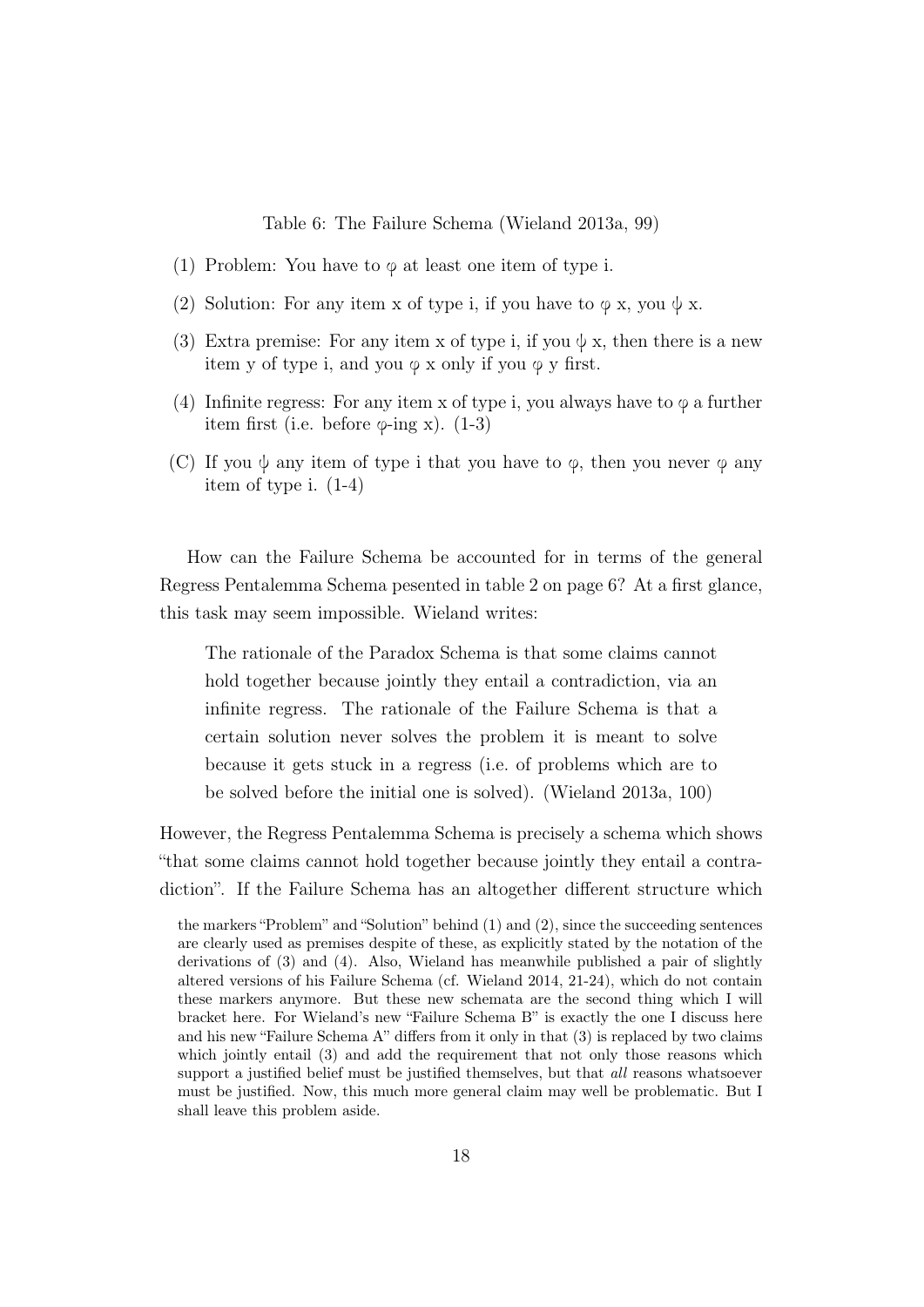contrasts with precisely this feature, then it clearly cannot be derived from the Regress Pentalemma Schema.

However, the structure of the Failure Schema is not so different at all. First, there is no sharp contrast between showing "that a certain solution never solves the problem it is meant to solve" and showing that a certain claim is false because showing the former *just is* is showing that it is *false* that that the solution does solve the problem. By the same token, this claim that the solution does solve the problem can be part of a set of claims for which it is then shown that they "cannot hold together because jointly they entail a contradiction", which provides a reason to reject one of them.

Thus, there is at least no *general* structural problem with accounting for the Failure Schema in terms of the Regress Pentalemma Schema. But does this work in detail?

Before walking through the individual elements of the schemata, there is a conceptual difference to resolve. On the one hand, we have a problem and a candidate solution, and on the other hand, we have a phenomenon and a candidate ground or explanans. But these different concepts can be brought together. The problems under discussion are problems as to what grounds and explains something. And the solutions proposed are candidate grounds or explanantia.

Let me spell this out for the example of the regress of justification. Where the Failure Schema states the problem that propositions need justification and discusses the solution of support by reasons, the Regress Pentalemma Schema states the *phenomenon* that there are justified beliefs and discusses the candidate ground or explanation that what makes them justified beliefs are supporting reasons. However, the problem stated in the Failure Schema only arises because it is highly plausible that justified beliefs are real, i.e. that Phenomenon in the Regress Pentalemma Schema is true. This is what creates the need for a solution of this problem, namely for a ground or explanation for the existence of justified beliefs.

Thus, neither is there a general structural problem nor a general conceptual problem with accounting for the Failure Schema in terms of the Regress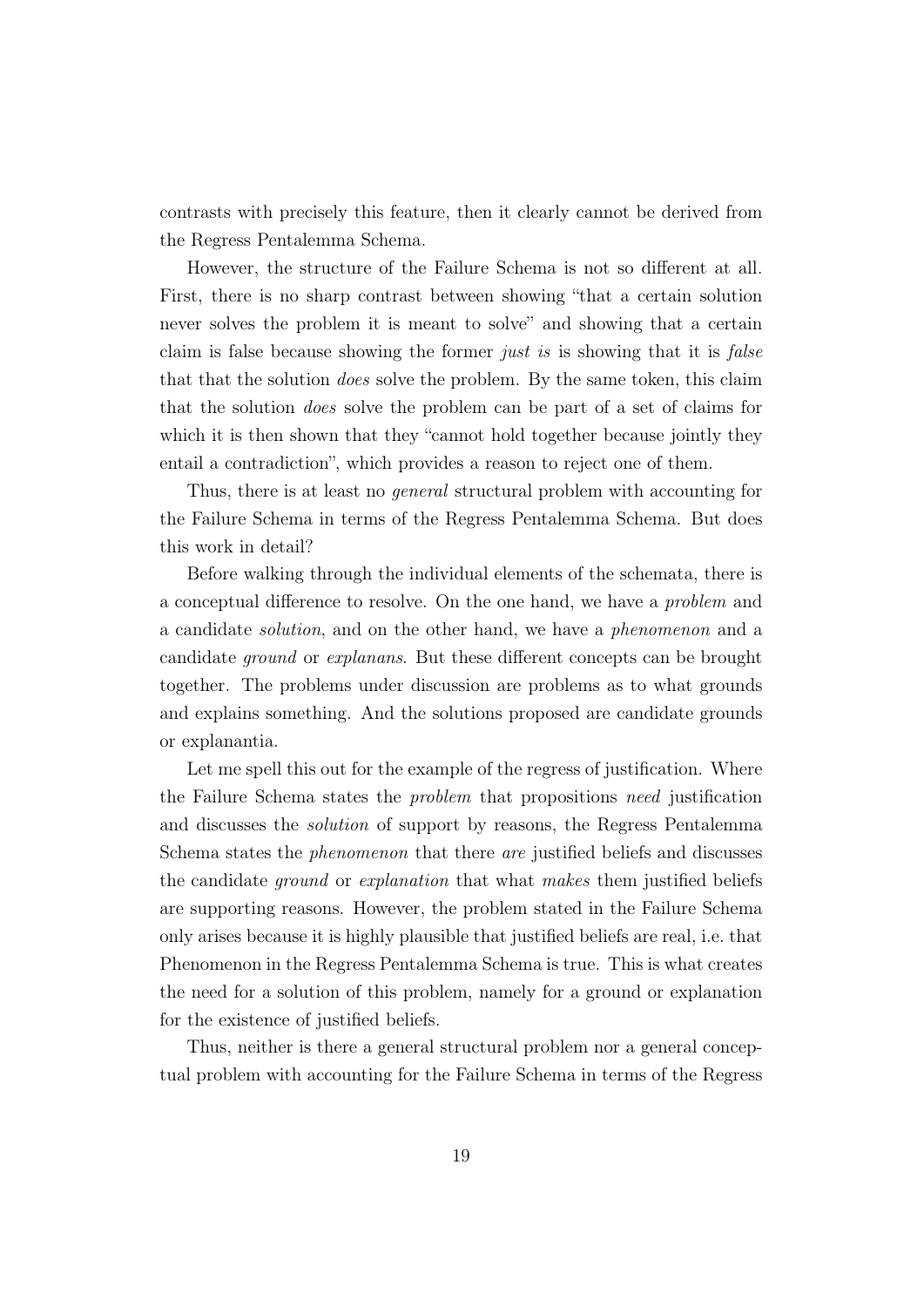Pentalemma Schema.[15](#page-0-0) But, again, how does this work in detail? Now we are finally in a position to walk though all elements of the Failure Schema.

Premise (1) is most closely associated with Phenomenon in the Regress Pentalemma Schema. But while (1) has it that something has to be done – i.e. at least one belief has to be justified –, Phenomenon merely asserts that there are justified beliefs. Thus, (1) can be understood as the demand that Phenomenon be established in the first place – the existence of justified beliefs is to be established by an act of justifying a belief.

However, Phenomenon is more encompassing than (1). One option is to accept Phenomenon because one accepts (1) and furthermore holds that the demand to establish Phenomenon stated in (1) is indeed fulfilled. But a second option is to accept Phenomenon without any requirement that it be established in the first place – as a brute fact, a phenomenon without explanans or ground. Finally, a third option is to accept Phenomenon and to accept the demand that it be explained or grounded, and still to reject (1) because of its restriction to a kind of explanation which requires that somebody *does* something – to a belief's becoming justified by an *act* of justification. On this third alternative, one would hold that what makes a belief justified need not be an act performed by somebody, but can also be, say, a suitable causal connection to a fact or object in the external world as an externalist foundationalist may have it (cf. section [1.3\)](#page-8-0).

These considerations about (1) and Phenomenon carry over to (2) and Ground. Ground holds that the phenomenon is accounted for in one way or another. This is compatible with the idea that this has to be established by doing something, as in (1) and (2). But it does not require this.

This limitation of (1) and (2) to acts of problem-solving or explaining is a particularly striking manifestation of the limitation of the Failure Schema to epistemic 'in-virtue-of' relations. In contrast, the Regress Pentalemma Schema cannot only incorporate these cases, but also account for regress problems with non-epistemic 'in-virtue-of' relations such as ontological grounding (cf. page [9\)](#page-5-1).

<sup>15</sup> In section [3,](#page-22-0) I will expand on these points and respond to Wieland's further arguments for structural differences between his two schemata.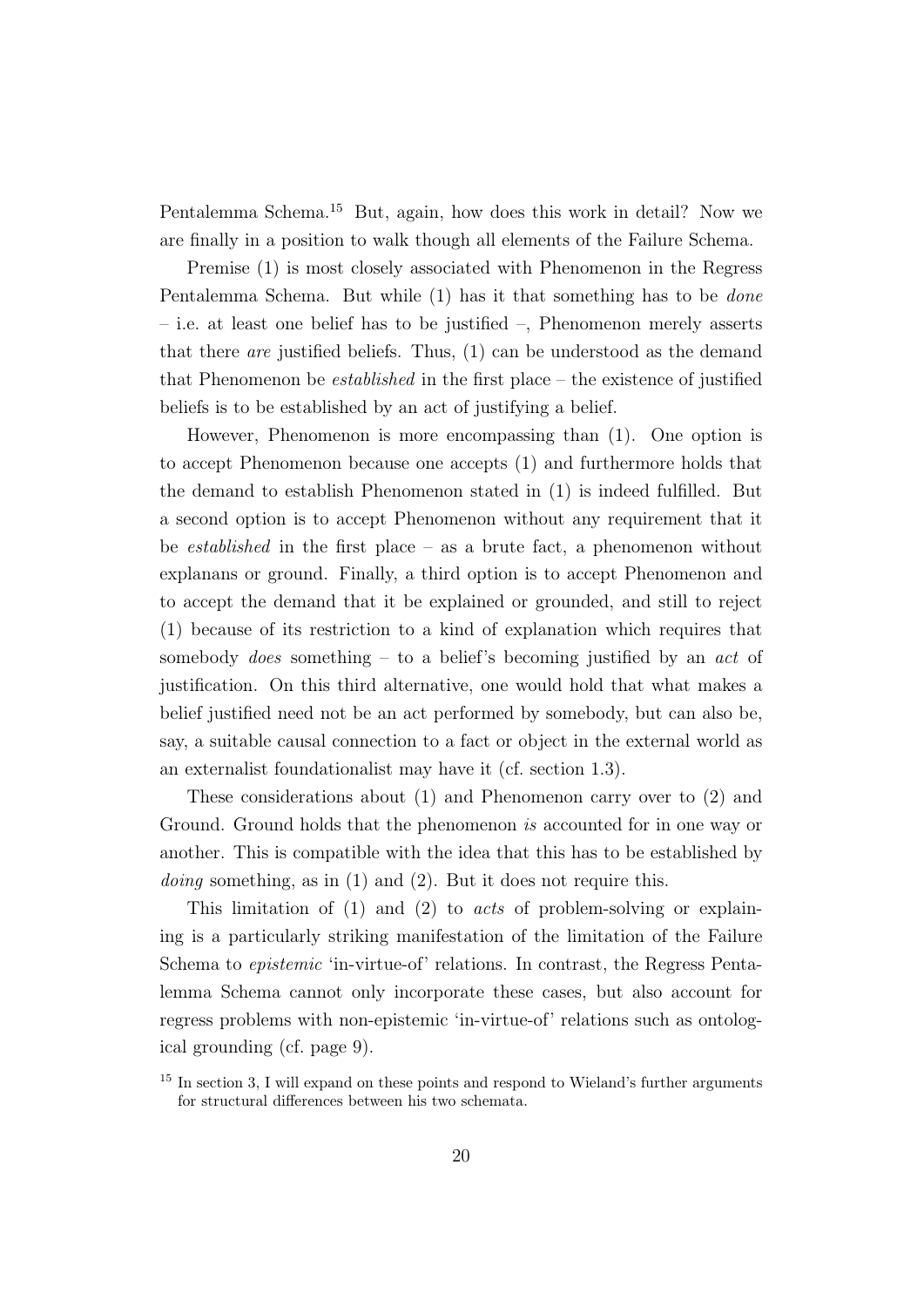The next claim, (3), is almost equivalent to Recurrence. Again, one must translate between the vocabulary of what one must do in order to provide grounds or explanantia on the one hand and statements as to what explains or grounds on the other hand. And again, the Regress Pentalemma can incorporate the former, but include other cases, as well.

This leaves two of the five claims of the Regress Pentalemma, Finity and Non-Circularity. How, if at all, do these play a role in the Failure Schema? As I shall argue, they are required as additional premises in the inferences to the intermediary conclusion  $(4)$  and, from there, to the final conclusion  $(C)$ .

Consider first the three premises of the argument,  $(1)$ ,  $(2)$ , and  $(3)$ . As they stand, they do not entail (4), but merely the claim that there is at least one belief such that you justify it only if you justify some reason for it first. But this is compatible with the reflexive justification of a single proposition, with the symmetrical justification of pairs of propositions, and with larger circles of justifying propositions. In order to derive (4), then, one needs to assume precisely what Non-Circularity states, namely that these very cases are no proper grounds or explanantia for justified beliefs.[16](#page-0-0) Thus, not only can the Regress Pentalemma Schema be used to explain this inference in the Failure Schema. It is furthermore superior to the latter because it makes explicit what the latter implicitly requires – a commitment which at least some proponents in the debate about the respective regress problem may want to deny.

As for the second inference, the one from  $(4)$  to  $(C)$ , let me first note that Wieland later acknowledges that a further suppressed premise is required here. He states this premise as follows:

"(II) For any item x of type i, if you always have to  $\varphi$  a further item of type i first (i.e. before  $\varphi$ -ing x), then you never  $\varphi$  x." [\(Wieland 2013a,](#page-31-4) 108)

This line, Wieland holds, "is suppressed in the schema, for it seems completely general. An instance of (II) is for example: If you always have to make a further, new decision before making any decision, then you never make any decision." [\(Wieland 2013a,](#page-31-4) 109) Wieland is certainly correct to point out the

 $^{16}$  I have made the same point with respect to the Paradox Schema on page [16.](#page-13-2)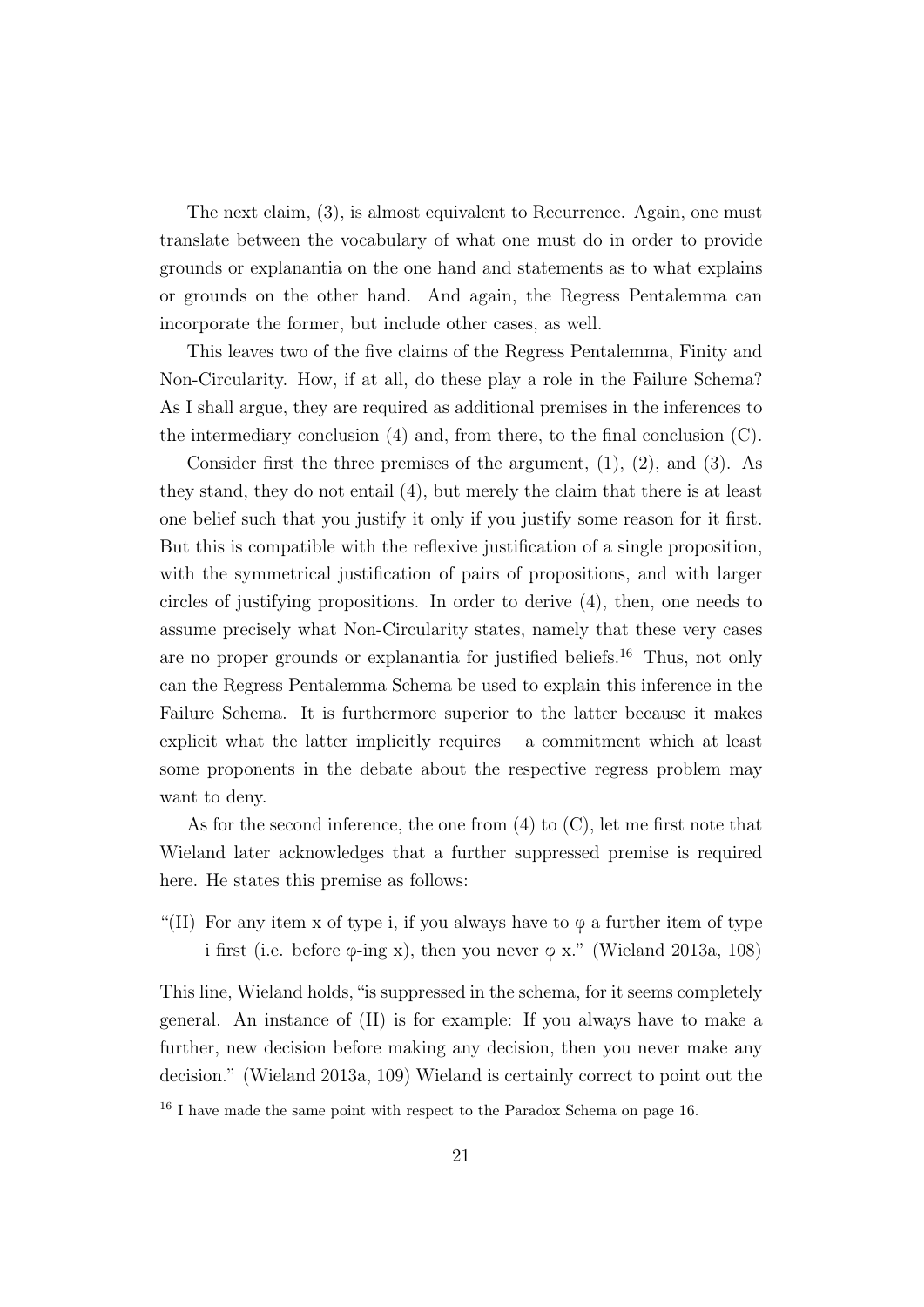high generality of this premise. But I take it that this is still not sufficient grounds for suppressing it. Instead, if the whole variety of regress problems and of options for answering them should become visible, even such a highly general principle must be stated.

And, as a matter of fact, principle (II) is derivative of the claim Finity in the Regress Pentalemma. For one may ask why this principle should be true, that is why you never justify any belief if you always have to justify a further belief first. The answer has two parts. First, if you always have to justify a further belief first (i.e. before justifying some initial belief), then you have to justify an infinite chain of further beliefs. Second, if you have to justify an infinite chain of further beliefs, then, given my considerations on page [20,](#page-17-1) you are faced with the demand to establish the existence of an infinite chain of further justified beliefs in order to establish the existence of some initial justified belief. But why should this demand lead to the conclusion that you never justify any belief? The answer is that this is a demand which can never be met, just as Finity states explicitly: "No justified belief is a justified belief in virtue of an infinite chain of further justified beliefs." Thus, (II) holds – it is indeed true that you never justify any belief if you always have to justify a further belief first. Why? Because this would require the fulfillment of a demand which – as Finity states – cannot be fulfilled at all.

Thus, Finity – or  $(II)$  – is a crucial element of the regress problem which needs to be stated explicitly. After all, this is where infinitists would object to the regress of justification. But it is also important to formulate this claim carefully, with reference only to the explanation or grounding of the phenomenon at hand – as in Finity, and unlike in (II). Of course, it is possible that we may be able to settle the question whether or nor all grounds or explanantia can be infinite in general and once and for all. But my proposal also allows for the possibility that each of these instances merits independent discussion. This option is real and plausible since, for example, one may be an infinitist about justification, denying this specific instance of Finity, without thereby accepting every other infinite regress as benign.

Finally, having appealed to all of the five claims of the Regress Pentalemma, one final element of the Failure Schema needs to be accounted for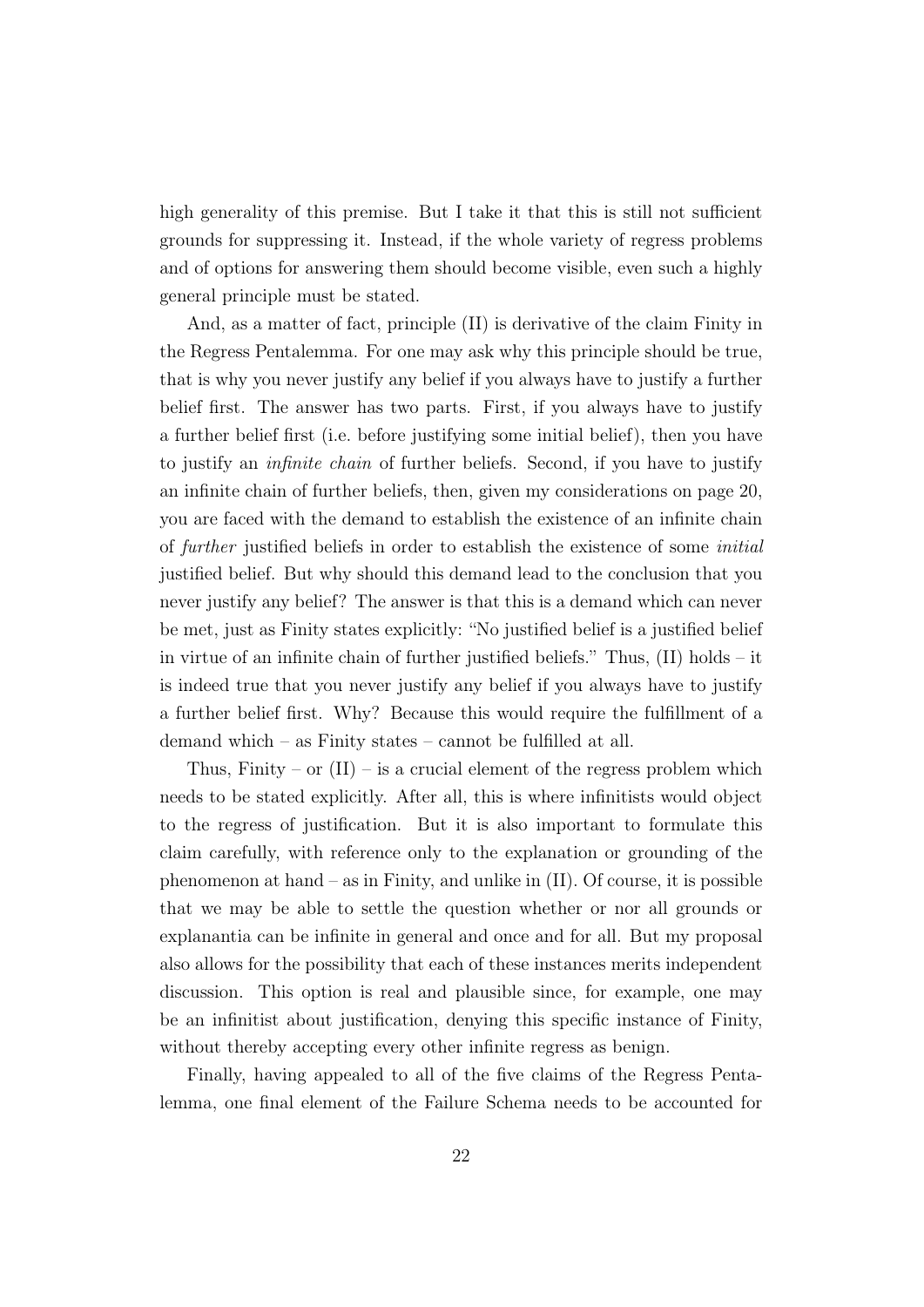$-$  its conclusion,  $(C)$ . This conclusion is stated in conditional form, which reveals that (2), unlike (1) and (3), is used not as a pemise, but as a hypothesis for conditional proof. Thus, (C) corresponds most closely either to the claim that Phenomenon is false if Recurrence is true, or to the claim that Phenomenon is false if Ground is true.<sup>[17](#page-0-0)</sup>

In sum, then, the Regress Pentalemma Schema can be used to account for Wieland's Failure Schema. The latter can be derived from the more general Regress Pentalemma Schema as a special case – as a conditional Regress Refutation. And these resulting arguments are clearer and more encompassing satements of the relevant considerations.

## <span id="page-22-0"></span>3 Unifying Paradox and Failure

In section [2,](#page-11-0) I have argued that both of Wieland's schemata for regress arguments can be accounted for in terms if the Regress Pentalemma Schema, which can incorporate these schemata as specific instances. Thus, my proposal surpasses Wieland's dualist conception of regress arguments in that it reveals the uniform structure of the regress *problem* which underlies these specific argumentative routes *within* the problem.

A further reason why my proposal also surpasses Wieland's dualism is that it easily incorporates many other such argumentative routes through the regress problem – i.e. Regress Refutations of claims not or not explicitly considered by Wieland. But I take it that this is entirely in Wieland's own spirit, given that he already sketches some further options in the case of the regress of justification, as quoted on page [16](#page-13-2) above. However, for reasons unclear to me, Wieland pursues this goal only with respect to his Paradox Schema and remains silent on the question if something similar is also possible with the Failure Schema. Given my uniform account, this asymmetry disappears.

Finally, I have already stressed that my proposal relies on a more general

<sup>&</sup>lt;sup>17</sup> And maybe it is even intended as stating that Phenomenon is false if both Ground and Recurrence are true. All of these variations are perfectly possible on the Regress Pentalemma Schema (cf. footnote [8 on page 9\)](#page-8-0).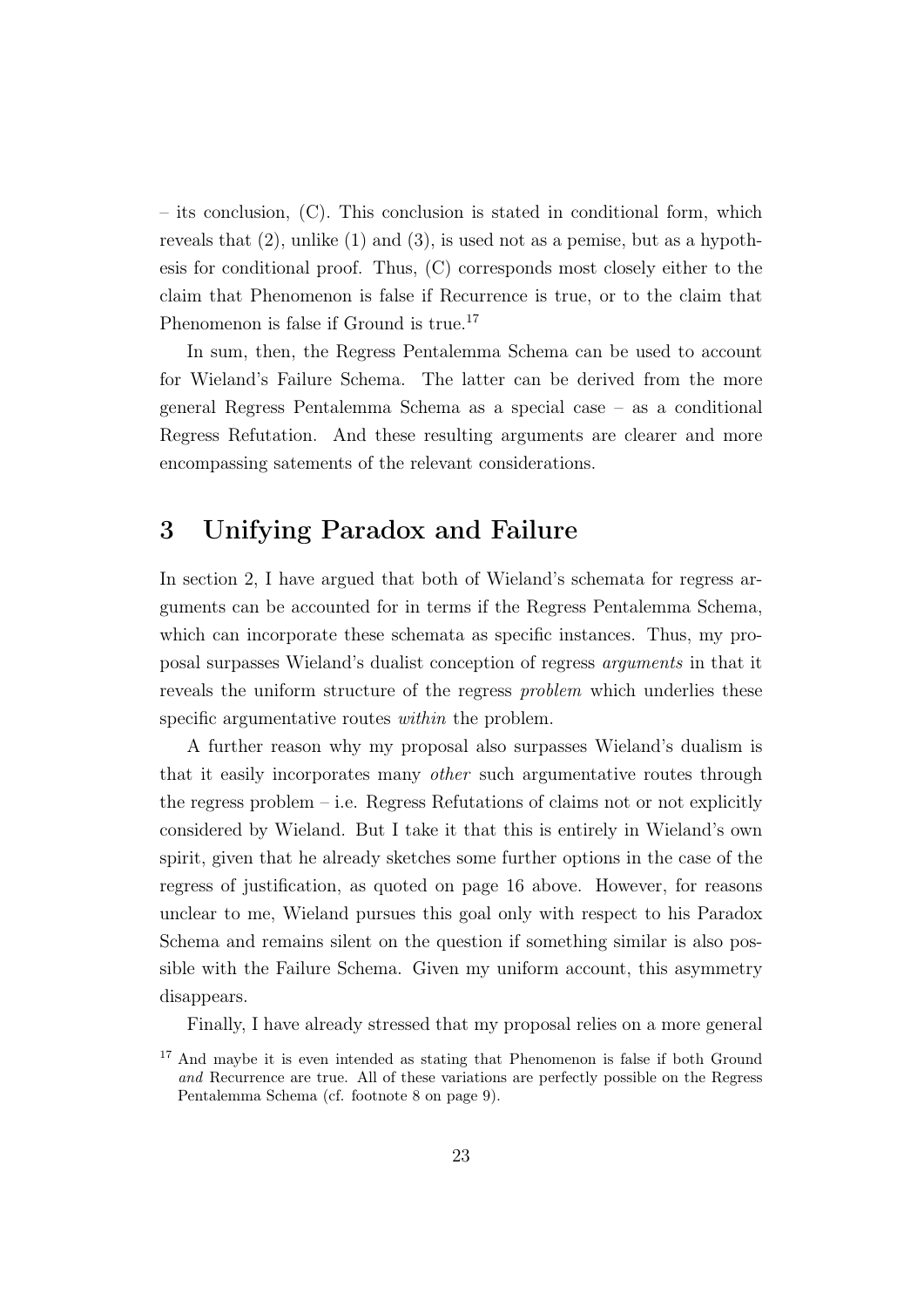'in-virtue-of' relation which encompasses the cases of explanation or problemsolving which Wieland has in mind, but also allows for different notions underlying the regress such as ontological grounding. This is a further place in which my proposal is more general – it is applicable to a larger number of regress problems (cf. section [1.2\)](#page-5-0).

However, Wieland puts a strong emphasis on the difference between the Paradox Schema and the Failure Schema. In fact, he denies that there is one uniform structure of regress problems which underlies these specific regress argument schemata and instead maintains that these schemata rely on different theories as to what the infinite regress is and how it arises. If this is true, however, how can I claim to unify the two?

Part of the answer has already been given in section [2.2,](#page-16-0) particularly in my discussion of the quotation on page [18,](#page-17-1) where I proposed a way to account for problems and their solutions in terms of phenomena and their grounds or explanatia. Still, I would like to expand on these considerations by looking at Wieland's further arguments for structural differences between the two schemata. He writes:

The main structural differences are three-fold: the theories differ regarding what infinite regresses consist of, regarding whether an extra premise is needed to draw a conclusion from an infinite regress, and finally regarding their conclusion. [\(Wieland 2013a,](#page-31-4) 101)

In the final pair of sections, I shall discuss these alleged differences in what the regresses consist of (section [3.1\)](#page-24-0) and in which premises are employed (section [3.2\)](#page-27-0). As I will argue, none of these actually makes for a clear-cut distinction. In fact, the features which are alleged to distinguish between the two schemata will at times be shown to mutually depend on one another. However, the third difference concerning the conclusions of the arguments does not create any further problems. For this difference does not establish a difference in the nature of the underlying regress problem. As discussed in section [2,](#page-11-0) the different conclusions correspond to different argumentative routes through one and the same regress problem.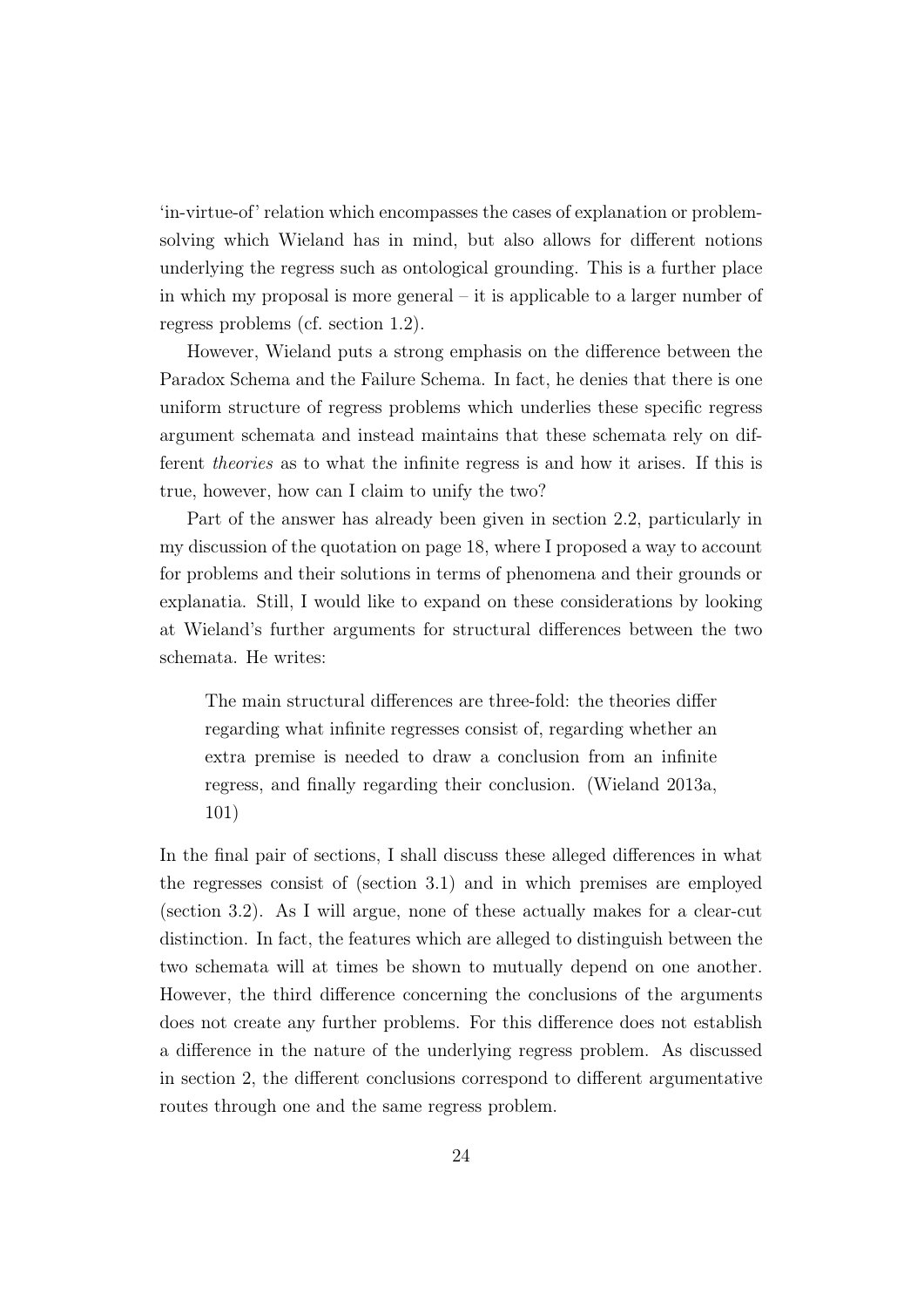Again, I think that such a unification should be welcomed. As a final reason, consider Wieland's remark that the two schemata are different, but that nevertheless one and the same regress problem can be used both as an instance of the one and as an instance of the other (cf. e.g. [Wieland 2013a,](#page-31-4) 96). But if the differences between the schemata are indeed so deep, this fact must appear somewhat strange. By contrast, if both derive from an underlying uniform regress problem, this is just what we should expect.

### <span id="page-24-0"></span>3.1 Different Constituents?

First, Wieland has it that the two theories under discussion lead to different verdicts as to what kinds of things infinite regresses consist of:

According to the Paradox Theory, infinite regresses consist of steps where each step is a necessary condition for the previous step. [...] According to the Failure Theory, by contrast, infinite regresses consist of steps where each step is either a problem, or a solution for the previous step [...] Hence these are two different views on infinite regresses. [\(Wieland 2013a,](#page-31-4) 101)

I contend, however, that this difference is a difference in perspective and notation at the most. In fact, these descriptions of the nature of the infinite regress depend on each other.

Start with the Failure Theory. According to Wieland, the regress of justification starts like this and goes on from there:

- "(a) you have to justify  $p_1$ ;
- (b) you provide a reason  $p_2$  for  $p_1$ ;
- (c) you have to justify  $p_2$ ;
- (d) you provide a reason  $p_3$  for  $p_2$ ;" [\(Wieland 2013a,](#page-31-4) 101)

However, I do not see how this establishes Wieland's claim that no necessary conditions are involved here. To see this, note first that Wieland's steps alternate between a modal and a non-modal form  $-$  a form specifying what one has to do and a form specifying what is actually done. I shall therefore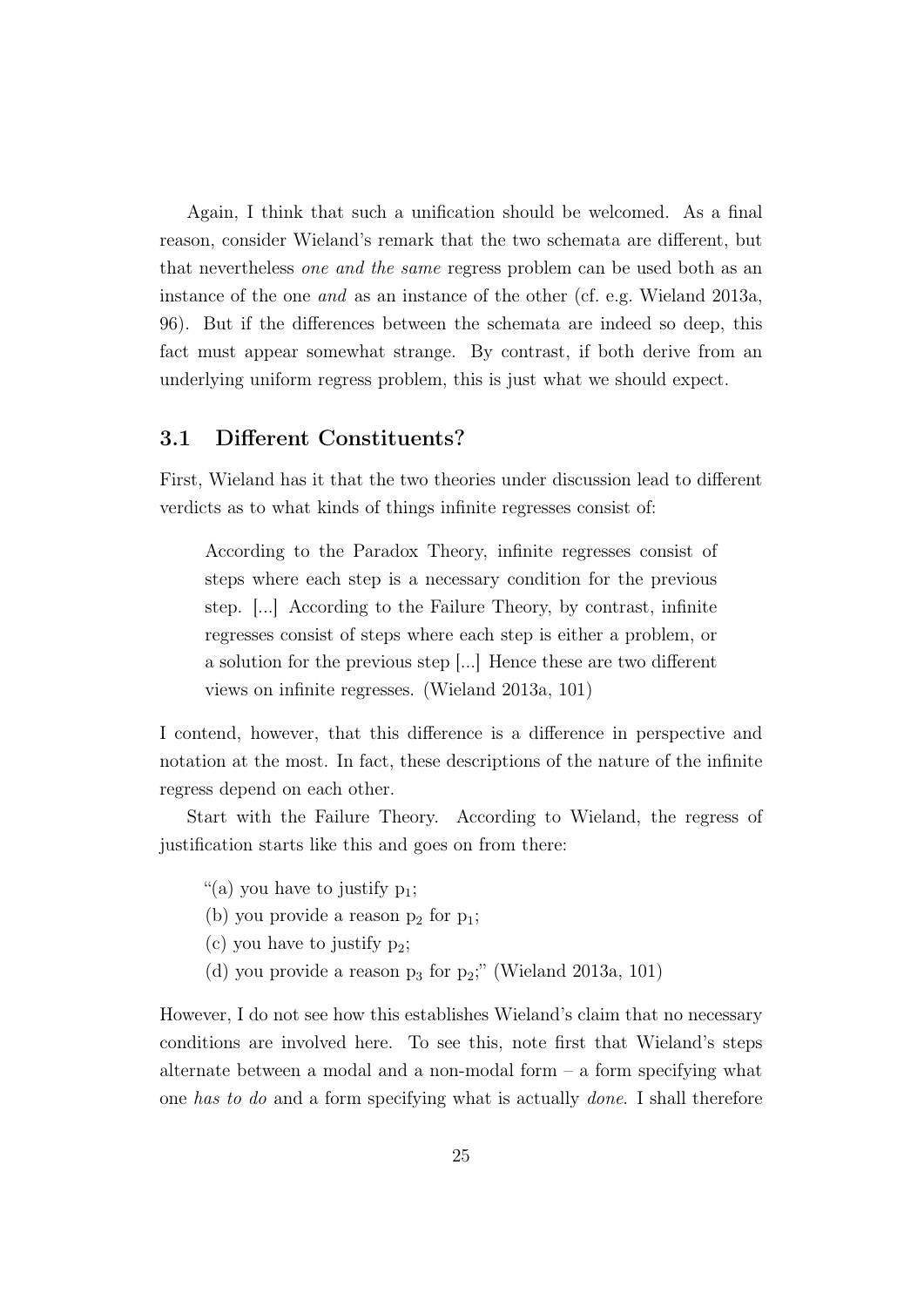discuss three versions of this series – Wieland's own mixed series, an entirely modal series, and an entirely non-modal series. In all cases, I hold, necessary conditions for previous steps are vital.

Here is the entirely modal version, in with those elements which are changed with respect to Wieland's series are marked with a star:

- (a) you have to justify  $p_1$ ;
- $(b^*)$  you have to provide a reason  $p_2$  for  $p_1$ ;
- (c) you have to justify  $p_2$ ;
- $(d^*)$  you have to provide a reason  $p_3$  for  $p_2$ ;

In this series, however, it is clear that the regress problem relies on the claims that  $(b^*)$  is indeed a necessary condition for (a), and that (c) is a necessary condition for  $(b^*)$ , and so on. If you have to justify  $p_1$ , then you have to provide a reason  $p_2$  for  $p_1$ , simply because providing such a reason is what it is to justify  $p_1$ . And if you have to provide a reason  $p_2$  for  $p_1$ , then you have to justify  $p_2$ , because it is only if  $p_2$  is itself justified that it can serve as a reason for  $p_1$ . This, at least, is the idea of the regress objection.

Along these lines, it should also be straightforward to see why the entirely non-modal version also constitutes a series of necessary conditions. Again, I have marked the elements changed with respect to Wieland's schema:

- $(a^*)$  you justify  $p_1$ ;
- (b) you provide a reason  $p_2$  for  $p_1$ ;
- $(c^*)$  you justify  $p_2$ ;
- (d) you provide a reason  $p_3$  for  $p_2$ ;

As just explained, the idea of the regress is that (b) is necessary for  $(a^*)$ because (b) constitutes  $(a^*)$ . And  $(c^*)$  is necessary for (b) because only justified propositions can be reasons for something else in the first place.

Given that both the entirely modal version and the entirely non-modal version clearly involve necessary conditions, it is somewhat unclear what motivates Wieland's decision to choose the mixed version and to claim that the succeeding steps are not necessary conditions of the preceding ones.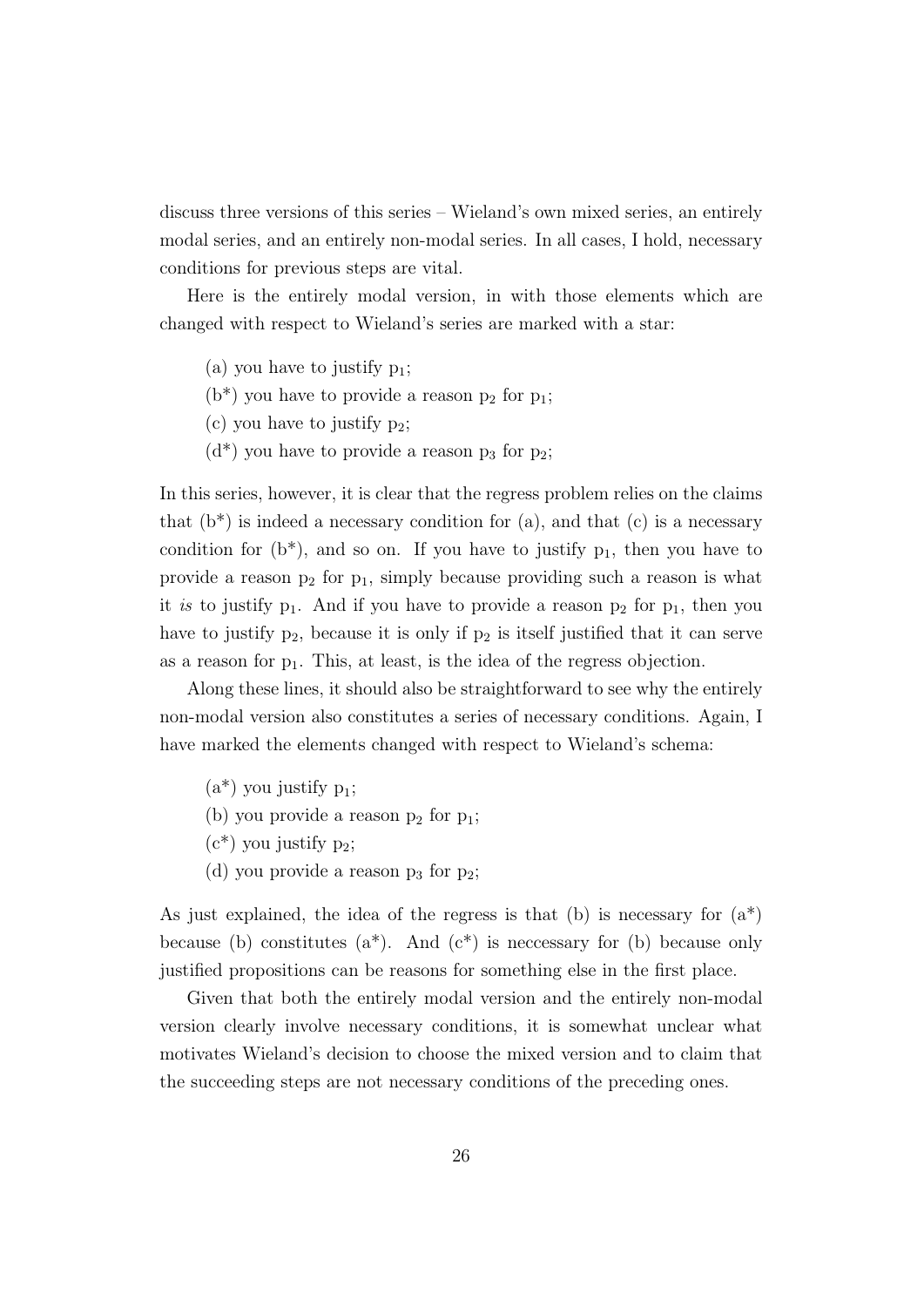First, my discussion of the other two versions immediately entails that, even in the mixed version, there are two mutually intercepting series of necessary conditions. After all, being a necessary condition is a transitive relation. (c) is necessary for (a) since (c) is necessary for  $(b^*)$ , which, in turn, is necessary for (a). And (d) is necessary for (b) since (d) is necessary for  $(c^*),$ which, in turn, is necessary for (b). Second, (c) is clearly a necessary condition for (b). After all, what you provide as a reason, according to (b), constitutes such a reason only if (c) is both true and the demand it states fulfilled. Third, while (b) may not be a necessary condition for (a), it is clear that (b) is what, according to (a), you have to do. Then however, (b) is indeed necessary for (a), given the further assumption that the acts of explanation or problem-solving which are demanded are actually performed.

Taken together, these three considerations show that the series clearly involves necessary conditions, after all. Thus, however one conceives of the regress series of the Failure Theory, Wieland is wrong to claim that it does not involve a chain of necessary conditions.

The Paradox Theory, on the other hand, is described by Wieland only in terms of necessary conditions and not in terms of solutions to problems. He spells out the beginning of the regress of justification as follows:

"(a)  $p_1$  is justified to S;

- (b) S has a reason  $p_2$  for  $p_1$  and  $p_2$  is justified to S;
- (c) S has a reason  $p_3$  for  $p_2$  and  $p_3$  is justified to S;
- (d) S has a reason  $p_4$  for  $p_3$  and  $p_4$  is justified to S;" [\(Wieland](#page-31-4)
- [2013a,](#page-31-4) 101)

However, I do not see how this establishes Wieland's claim that there are no problems and solutions in this series (cf. [Wieland 2013a,](#page-31-4) 101). Note that every step from (b) onwards is a conjunction of two claims, one stating that there is reason for a proposition, and another stating that the latter is justified. This correlates with Wieland's formulation of premise (2) in the Paradox Schema. As shown in section [2.1,](#page-12-0) this premise also throws together two elements which must be distinguished. Similarly, I contend that separating these conjuncts and understanding their relationship brings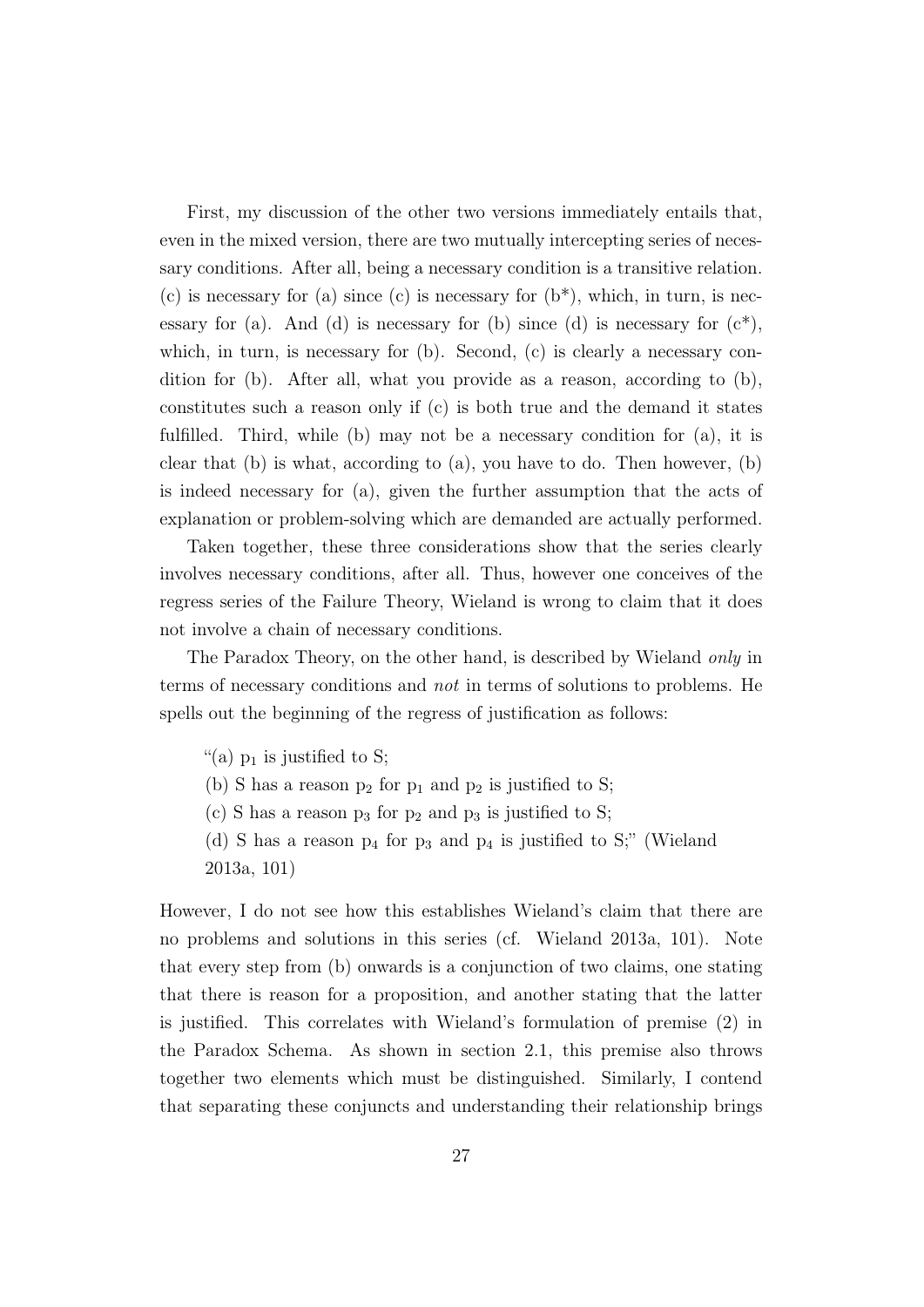problems and explanations back in.

To see this, take step (b). The first conjunct says that S has a reason  $p_2$  for  $p_1$ . But this fact creates a problem – i.e. this phenomenon requires an explanation. How can it be that  $p_2$  is a reason for  $p_1$  at all? And the problem has an obvious solution:  $p_2$  is a reason for  $p_1$  in part in virtue of the fact that  $p_2$  is justified to S. It is  $p_2$ 's status as justified which makes it a suitable reason for  $p_1$ . Thus, we have a problem and we have a solution – a phenomenon and an explanans –, but the solution is not stated in a new line, but as the second conjunct of the *same* line. Next, what about  $p_2$ ? If it is justified, there needs to be a reason  $p_3$  for  $p_2$ . And so line (c) begins and the regress continues, first with the second half of (c) and then onwards.

I conclude that this alleged core structural difference between the Paradox Schema and the Failure Schema is no difference at all. Infinite regresses can and must be understood both in terms of chains of necessary conditions and in terms of problems and solutions, of phenomena and grounds or explanatia.

#### <span id="page-27-0"></span>3.2 Different Premises?

This leaves only one further argument from Wieland. He writes:

The second main difference between the Paradox and Failure Theories is that the former requires an extra premise after the infinite regress, while the latter does not. Specifically, the Paradox Theory requires that the infinite regress conflict with something else (i.e. the premise that the infinite regress does not exist) such that we obtain a contradiction, and can reach a rejection by reductio. The Failure Theory does not require this: it follows immediately from an infinite regress of problems and solutions that the initial problem (i.e. as specified in line (1)) is never solved by the given solution (i.e. as specified in line (2)). [\(Wieland 2013a,](#page-31-4) 101)

However, the reader is led to a footnote and to the appendix, where Wieland points out that "the Failure Schema does make use of a suppressed line (II). Yet, this line is rather different from the kind of premise required by the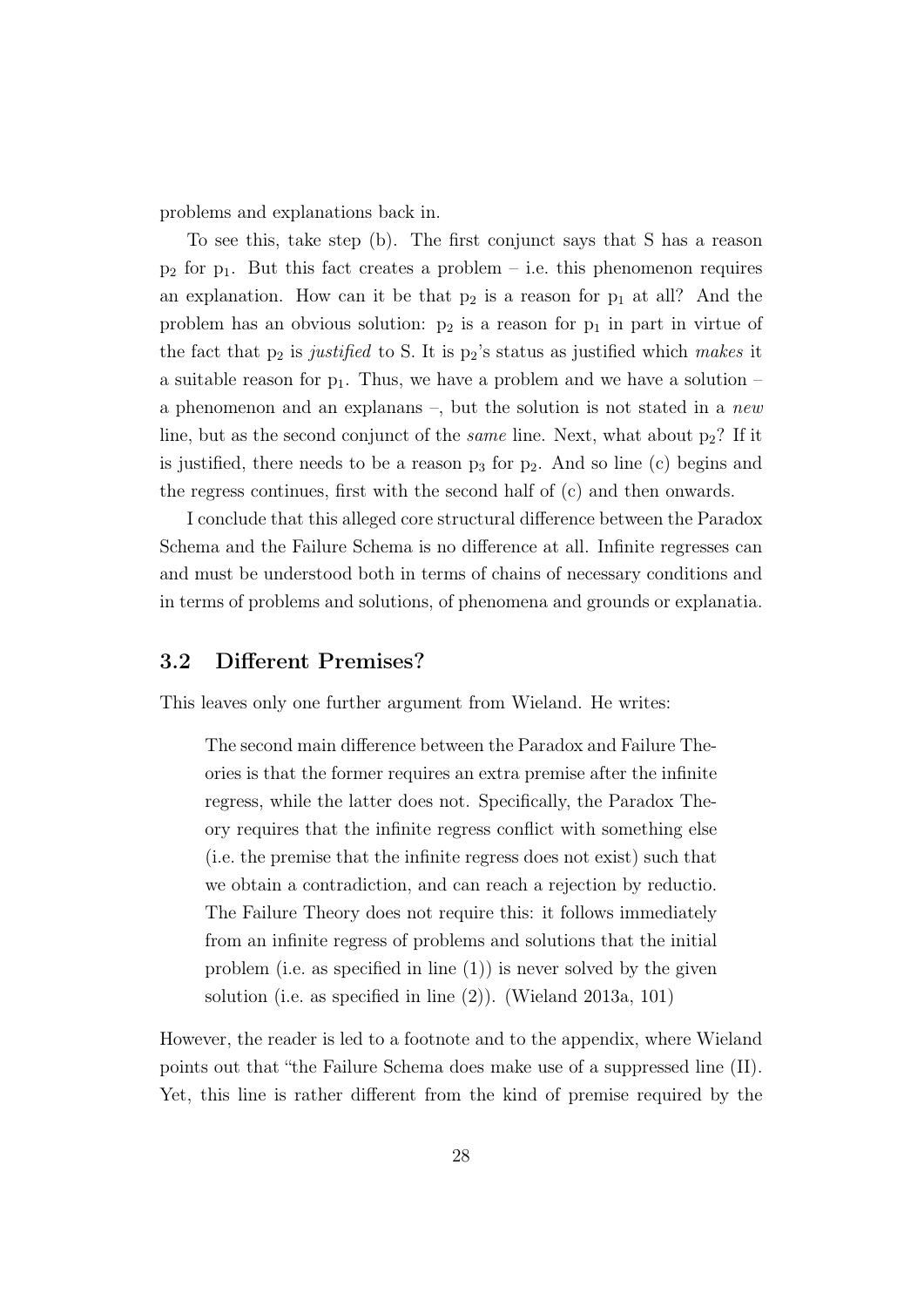Paradox Schema." [\(Wieland 2013a,](#page-31-4) 101) This line has already been quoted on page [21,](#page-17-1) and, given my discussion in section [2,](#page-11-0) the difference Wieland points to is much smaller. The Paradox Schema features a specific premise which has it that, in this particular case, no infinite regress exists. The Failure Schema involves a general premise which states that infinite regresses cannot be part of problem-solving at all, never mind if there are any.

Still, Wieland has a point here. It seems to be part of the concept of explanation or grounding that there is never such a thing as a proper ground or explanans which requires an infinite regress of further, ever more fundamental elements. On the other hand, it is indeed correct to assume that certain infinite regresses are unproblematic – cases where (4) in the Paradox Schema is false – i.e. where  $(3)$  is true. For example:

- (1) There are natural numbers.
- (2) For any natural number, there is a new natural number which is the successor of the former.
- (3) There is an infinity of natural numbers and each stands in the successor relation to the one before it. (1-2)

Thus, the second difference Wieland stresses may be smaller than initially stated, but it seems indeed important and substantial.

Not so. For all we have seen so far, it is an open question why (4) in the Paradox Schema is plausible in some cases and implausible in others. When can we plausibly claim that there is no such thing as an infinite regress?

To begin with, recall that the problem is less whether an infinite regress exists, as in the Paradox Schema, but instead whether infinite regresses can explain or ground anything (cf. pages [5](#page-3-0) and [15\)](#page-13-2). If no infinite regress exists, as (4) holds, then it also cannot explain or ground anything, as stated in Finity in the Regress Pentalemma Schema. As discussed in section [2.1,](#page-12-0) only this consequence Finity is crucial for the Paradox Schema. It does not matter whether or not it is inferred from (4).

This reveals the decisive difference between the infinite regress of justification and the infinite regress of natural numbers. The latter is unprob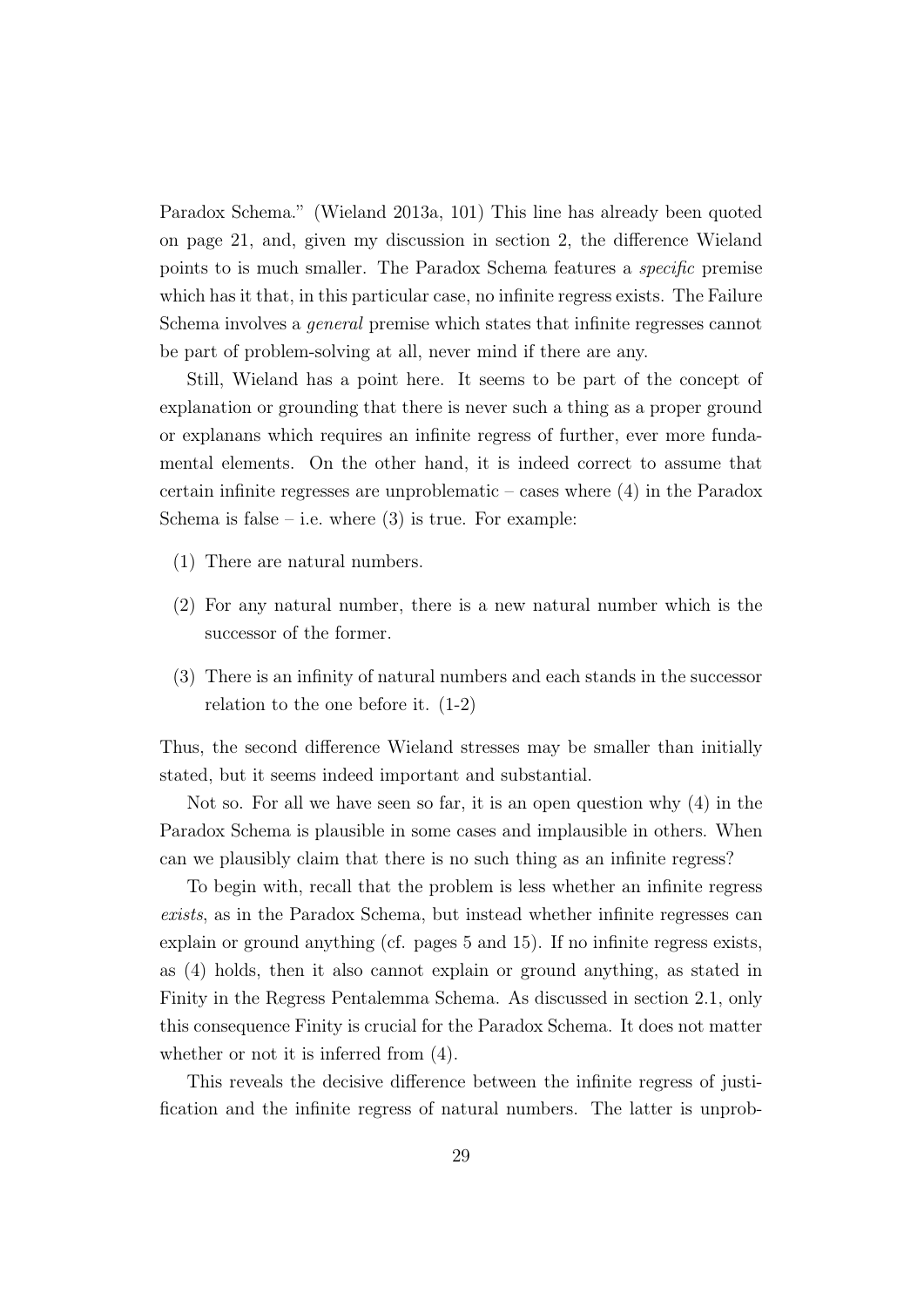lematic because each natural number has a successor, which is also a natural number, but the succeeding number *does not explain, ground or otherwise* account for the preceding one. Here we have necessary conditions alone, but no grounding or explanation. To the contrary, it is the successor-relation which accounts for the infinite series of natural numbers (at least in part). If, on the other hand, the succeeding elements of an infinite regress do play a role in grounding or explaining the preceding ones, as in the case of justification, then it is indeed plausible to assert premise (4) of the Paradox Schema – or, better, Finity, which follows from (4), but encompasses other cases, as well. However, this is just what Wieland presupposes in the Failure Schema and eventually makes explicit as the suppressed premise (II) (cf. page [21\)](#page-17-1).

In sum, Wieland's second alleged difference between the Failure Schema and the Paradox Schema is no difference at all. Both schemata require premises which speak against the infinite regress, and as section [2](#page-11-0) has argued, both are best understood as requiring the same premise, Finity.

To conclude, I would like to point out that these considerations can be generalized. This yields a general account of the distinction between vicious and benign regresses. An infinite regress is benign if the preceeding elements are sufficient for the succeeding ones, but the latter do not explain or ground the former. In this case, Ground is false and no pentalemma arises. Conversely, an infinite regress is vicious if the succeeding elements do ground or explain the preceding ones. Thus, if an infinite regress is supposed to be vicious and create a regress problem in the first place, it must crucially include Ground. This shows that the uniform account of regress problems as pentalemmata also explains the distinction between benign regresses and vicious ones.

# Conclusion

I have argued that the dialectics of debates about regress objections should be understood in terms of a unified analysis of the underlying regress *problems* as pentalemmata. This view has been contrasted with Wieland's dualism between two different kinds of regress argument. Both of these have been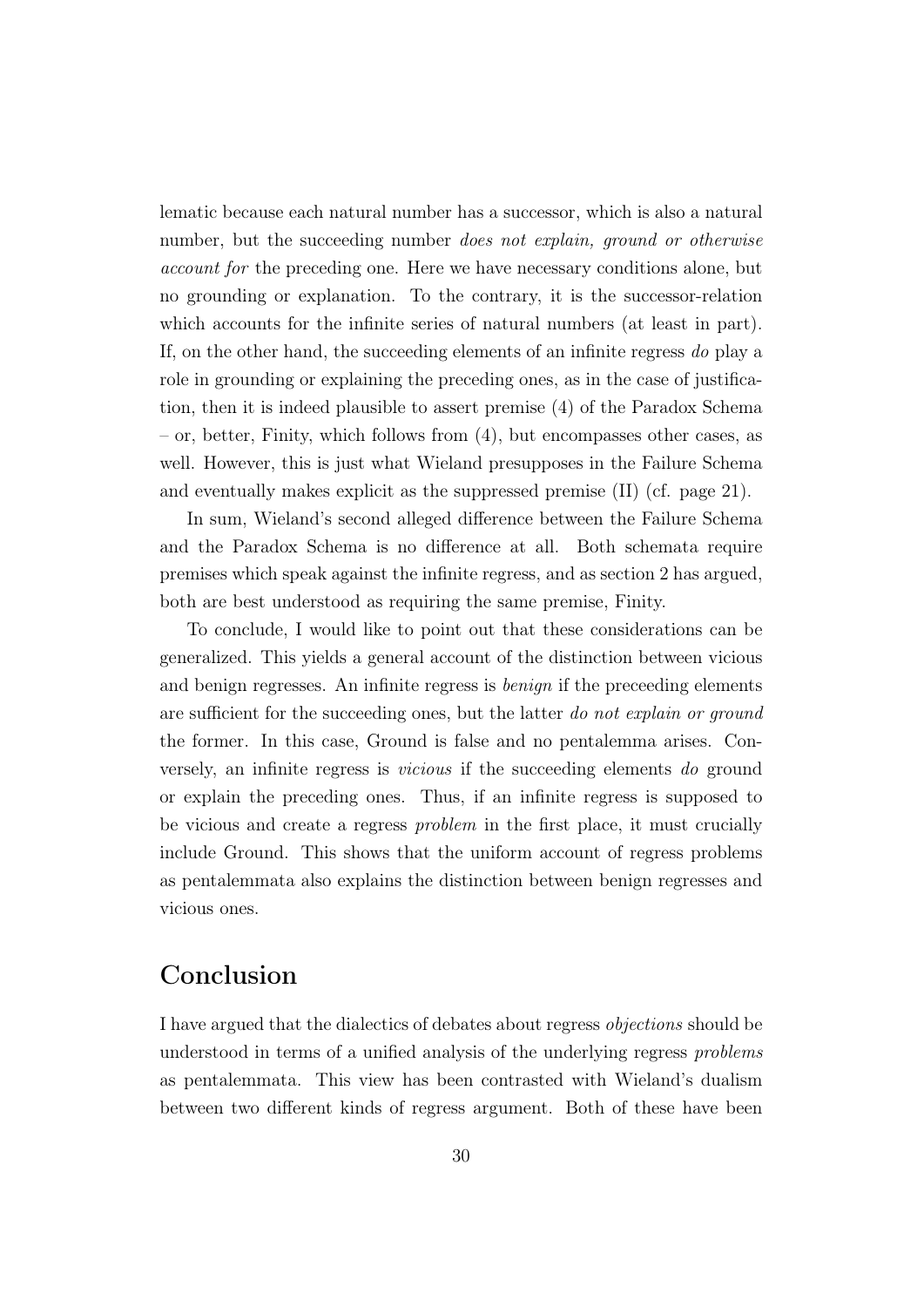incorporated into the general account of regess problems as pentalemmata.

However, as with every argument schema, the decisive question is practical utility. I have shown how my proposal can shed light on the debate about epistemic justification. But it requires much further work to elaborate and defend this analysis, and to see if the proposal can be helpful in other cases, as well. Such utility in illuminating and structuring philosophical debates is what the whole enterprise of argument reconstruction and of characterizing argument schemes is all about.[18](#page-0-0)

## References

- <span id="page-30-0"></span>Armstrong, David. 1974. Infinite Regress Arguments and the Problem of Universals. Australasian Journal of Philosophy, 52, 191–201.
- <span id="page-30-1"></span>Audi, Paul. 2012. Grounding: Toward a Theory of the In-Virtue-of Relation. The Journal of Philosophy, 109, 685-711.
- <span id="page-30-7"></span>Black, Oliver. 1996. Infinite Regress Arguments and Infinite Regresses. Acta Analytica, 16, 95–124.
- <span id="page-30-2"></span>Fine, Kit. 2012. Guide to ground. In: Correia, Fabrice, & Schnieder, Benjamin (eds), Metaphysical Grounding. Understanding the Structure of Reality. Cambridge: Cambridge University Press. 37–80.
- <span id="page-30-3"></span>Gratton, Claude. 1994. Circular Definitions, Circular Explanations, and Infinite Regresses. Argumentation, 8, 295–308.
- <span id="page-30-4"></span>Gratton, Claude. 1997. What is an Infinite Regress Argument? Informal Logic, 18, 203–224.
- <span id="page-30-6"></span><span id="page-30-5"></span>Gratton, Claude. 2010. Infinite Regress Arguments. Springer.
- Jacquette, Dale. 1989. Dualities of Self-Non-Application and Infinite Regress. *Logique et analyse*,  $125-126$ ,  $29-40$ .
- <sup>18</sup> For many helpful comments and suggestions on various earlier drafts of this paper, I am very grateful to an anonymous reviewer at Acta Analytica, as well as to Alexander Dinges, Ansgar Seide, Christian Nimtz, Emanuel Viebahn, Eva-Maria Jung, Fabian Hundertmark, Georg Brun, Gregor Betz, Holm Tetens, Insa Lawler, Julia Zakkou, Julian Husmann, Michael Webermann, Oliver Scholz, Paul Näger, Peter Rohs, Steven Kindley, Ulrich Krohs, and Wolfgang Barz.